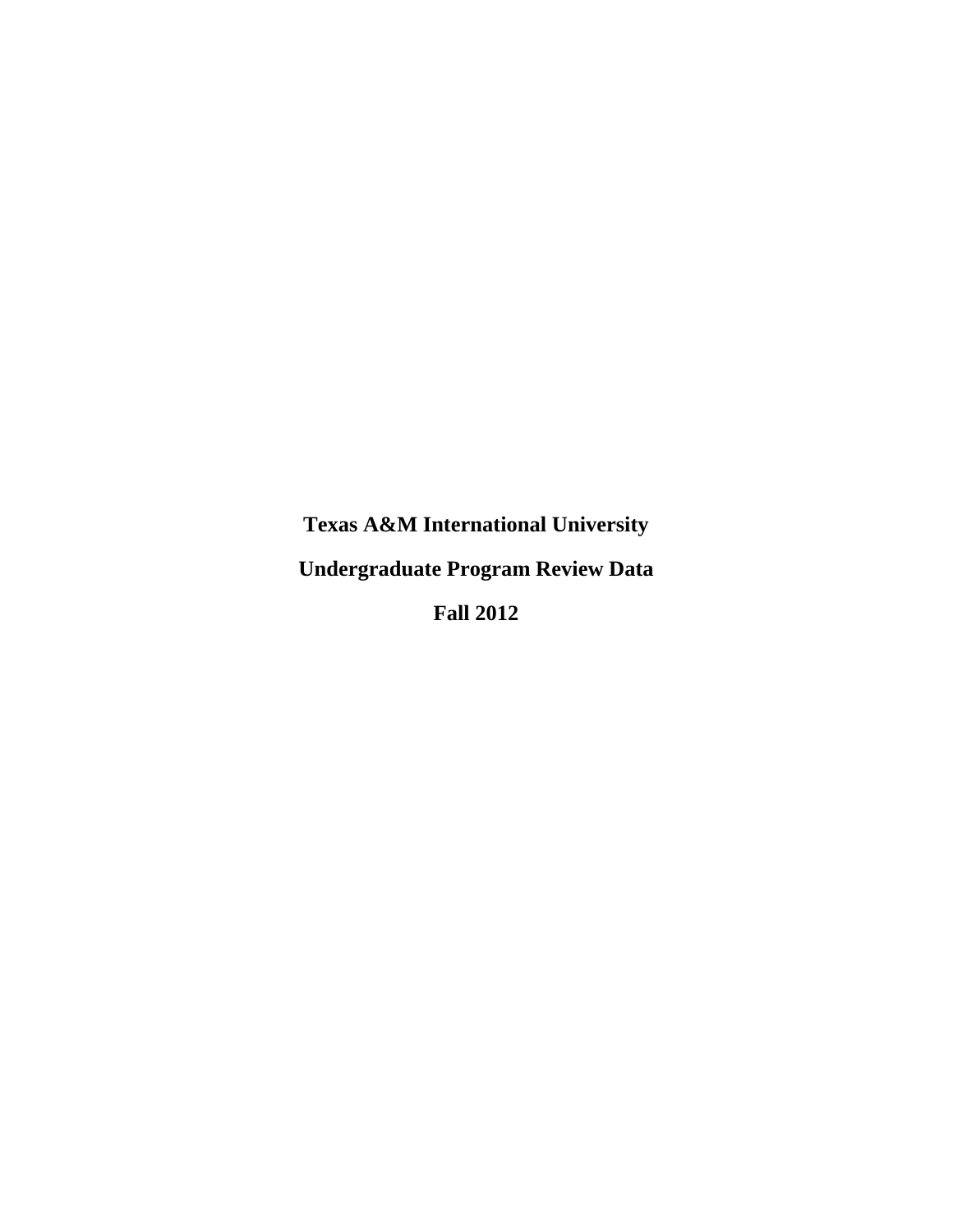#### **Texas A & M International University Undergraduate Enrollment By College, Degree and Major Fall 2009 and Fall 2010**

|                 |               |                                                                       |                         |                                |                         |                  |                    | <b>Semester</b>        |                                |                      |                     |                  |                       |                        |
|-----------------|---------------|-----------------------------------------------------------------------|-------------------------|--------------------------------|-------------------------|------------------|--------------------|------------------------|--------------------------------|----------------------|---------------------|------------------|-----------------------|------------------------|
|                 |               |                                                                       |                         |                                |                         | <b>Fall 2009</b> |                    |                        |                                |                      |                     | <b>Fall 2010</b> |                       |                        |
| College         | <b>Degree</b> | <b>Major</b>                                                          | <b>UG</b><br>Cnt        | Full<br>Time                   | Part<br><b>Time</b>     | <b>SCH</b>       | %FT                | <b>FTE</b><br>[SCH/15] | <b>UG</b><br>Cnt               | Full<br><b>Time</b>  | Part<br><b>Time</b> | <b>SCH</b>       | %FT                   | <b>FTE</b><br>[SCH/15] |
| <b>AS</b>       | <b>BA</b>     | Art                                                                   | 30                      | 20                             | 10                      | 326              | 66.67              | 21.73                  | 49                             | 29                   | 20                  | 531              | 59.18                 | 35.40                  |
|                 |               | <b>Art - All Level Certification</b>                                  | $\overline{25}$         | 16                             | 9                       | 266              | 64.00              | 17.73                  | 34                             | 26                   | $\,8\,$             | 404              | 76.47                 | 26.93                  |
|                 |               | <b>Biology</b>                                                        | 131                     | 113                            | 18                      | 1715             | 86.26              | 114.33                 | 161                            | 139                  | 22                  | 2116             | 86.34                 | 141.07                 |
|                 |               | <b>Biology - Secondary Cert</b>                                       | $\overline{7}$          | 5 <sup>1</sup>                 | $\overline{2}$          | 84               | 71.43              | 5.60                   | 10                             | $\overline{7}$       | 3                   | 126              | 70.00                 | 8.40                   |
|                 |               | <b>Communications</b>                                                 | 101                     | 81                             | $\overline{20}$         | 1244             | 80.20              | 82.93                  | 129                            | 105                  | 24                  | 1579             | 81.40                 | 105.27                 |
|                 |               | <b>English</b>                                                        | 61                      | 42                             | 19                      | 712              | 68.85              | 47.47                  | 67                             | 51                   | 16                  | 786              | 76.12                 | 52.40                  |
|                 |               | <b>English - Secondary Cert</b>                                       | 37                      | 27                             | 10                      | 420              | 72.97              | 28.00                  | 50                             | 32                   | 18                  | 544              | 64.00                 | 36.27                  |
|                 |               | <b>History</b>                                                        | 43                      | 30                             | 13                      | 497              | 69.77              | 33.13                  | 46                             | 34                   | 12                  | 518              | 73.91                 | 34.53                  |
|                 |               | <b>History - Secondary Cert</b>                                       | 22                      | 17                             | 5                       | 256              | 77.27              | 17.07                  | 27                             | 22                   | 5                   | 319              | 81.48                 | 21.27                  |
|                 |               | <b>Mathematics</b>                                                    | 25                      | 21                             | $\overline{4}$          | 328              | 84.00              | 21.87                  | 25                             | 20                   | 5                   | 314              | 80.00                 | 20.93                  |
|                 |               | <b>Mathematics - Secondary Cert</b>                                   | 68                      | 46                             | 22                      | 774              | 67.65              | 51.60                  | 76                             | 53                   | 23                  | 881              | 69.74                 | 58.73                  |
|                 |               | <b>Music</b>                                                          | 18                      | 15                             | $\overline{\mathbf{3}}$ | 222              | 83.33              | 14.80                  | 19                             | $\overline{15}$      | $\overline{4}$      | 227              | 78.95                 | 15.13                  |
|                 |               | <b>Physical Science</b>                                               | 34                      | 30                             | $\overline{4}$          | 440              | 88.24              | 29.33                  | 22                             | 18                   | $\overline{4}$      | 269              | 81.82                 | 17.93                  |
|                 |               | <b>Political Science</b>                                              | 84                      | 72                             | 12                      | 1058             | 85.71              | 70.53                  | 84                             | 73                   | 11                  | 1063             | 86.90                 | 70.87                  |
|                 |               | Psychology                                                            | 301                     | 238                            | $\overline{63}$         | 3700             | 79.07              | 246.67                 | 326                            | 253                  | 73                  | 3968             | 77.61                 | 264.53                 |
|                 |               | Sociology                                                             | 34                      | 22                             | 12                      | 371              | 64.71              | 24.73                  | 50                             | 24                   | 26                  | 506              | 48.00                 | 33.73                  |
|                 |               | <b>Spanish</b>                                                        | 23                      | 14                             | 9                       | 251              | 60.87              | 16.73                  | 23                             | 18                   | 5                   | 296              | 78.26                 | 19.73                  |
|                 |               | <b>Spanish - Secondary Cert</b>                                       | 28                      | 16                             | $\overline{12}$         | 302              | 57.14              | 20.13                  | 31                             | 19                   | 12                  | 329              | 61.29                 | 21.93                  |
|                 |               | <b>Undeclared</b>                                                     | 989                     | 103                            | 886                     | 4947             | 10.41              | 329.80                 | 1018                           | 65                   | 953                 | 4804             | 6.39                  | 320.27                 |
|                 |               | <b>Urban Planning &amp; Admin</b>                                     |                         | 1                              | $\theta$                |                  | 18 100.00          | 1.20                   |                                | 1                    | $\Omega$            |                  | 18 100.00             | 1.20                   |
|                 |               | <b>Urban Studies</b>                                                  |                         | $\mathbf{1}$                   | $\theta$                | 13               | 100.00             | .87                    |                                |                      |                     |                  |                       |                        |
|                 | <b>BAAS</b>   | Composite                                                             | 45                      | 25                             | 20                      | 456              | 55.56              | 30.40                  | 42                             | 16                   | 26                  | 376              | 38.10                 | 25.07                  |
|                 | <b>BM</b>     | <b>Music</b>                                                          | 14                      | 8                              | 6                       | 148              | 57.14              | 9.87                   | 12                             | 9                    | 3                   | 145              | 75.00                 | 9.67                   |
|                 |               | Music - All Level Cert                                                | 38                      | 34                             | $\overline{4}$          | 506              | 89.47              | 33.73                  | 38                             | $\overline{33}$      | 5                   | 504              | 86.84                 | 33.60                  |
|                 | <b>BS</b>     | <b>Biology</b>                                                        | 204                     | 183                            | $\overline{21}$         | 2790             | 89.71              | 186.00                 | 227                            | 198                  | 29                  | 3052             | 87.22                 | 203.47                 |
|                 |               | <b>Chemistry</b>                                                      | 22                      | 16                             | 6                       | 269              | 72.73              | 17.93                  | 34                             | 29                   | 5                   | 421              | 85.29                 | 28.07                  |
|                 |               | <b>Environmental Science</b>                                          | 15                      | 13                             | $\overline{2}$          | 194              | 86.67              | 12.93                  | $\overline{15}$                | 10                   | 5                   | 167              | 66.67                 | 11.13                  |
|                 |               | <b>Mathematics</b>                                                    | 6                       | 6                              | $\boldsymbol{0}$        | 81               | 100.00             | 5.40                   | $\overline{7}$                 | 5                    | $\sqrt{2}$          | 81               | 71.43                 | 5.40                   |
|                 |               | <b>Pre-Engineering</b>                                                | 33                      | 29                             | $\overline{4}$          | 432              | 87.88              | 28.80                  | 117                            | 108                  | 9                   | 1547             | 92.31                 | 103.13                 |
|                 |               | <b>Science</b>                                                        | 3                       | $\overline{2}$                 | $\mathbf{1}$            | 38               | 66.67              | 2.53                   | $\mathbf{1}$                   | $\mathbf{1}$         | $\overline{0}$      | 12               | 100.00                | .80                    |
|                 |               | <b>Science - Secondary Cert</b>                                       | 10                      | 8                              | $\overline{2}$          | 141              | 80.00              | 9.40                   | 6                              | 5                    |                     | 84               | 83.33                 | 5.60                   |
|                 |               | <b>Social Studies</b>                                                 | 1                       | $\overline{0}$                 | $\mathbf{1}$<br>10      | 9                | .00                | .60                    | 3                              | $\overline{c}$<br>32 | 1                   | 36               | 66.67                 | 2.40                   |
|                 |               | <b>Social Studies - Secondary Cert</b>                                | 31                      | 21<br>16                       |                         | 348              | 67.74              | 23.20                  | 40<br>51                       | 44                   | 8<br>7              | 470              | 80.00                 | 31.33                  |
|                 |               | <b>Systems Engineering</b>                                            | 21<br>30                |                                | 5<br>$\mathbf{1}$       | 253              | 76.19              | 16.87<br>26.47         | 45                             | 44                   |                     | 645              | 86.27                 | 43.00                  |
|                 |               | <b>Undeclared</b><br><b>Criminal Justice</b>                          | 348                     | 29<br>253                      | 95                      | 397<br>4009      | 96.67              | 267.27                 | 439                            | 338                  | 101                 | 590<br>5183      | 97.78<br>76.99        | 39.33<br>345.53        |
|                 | <b>BSCJ</b>   |                                                                       |                         |                                | $\mathbf{1}$            |                  | 72.70              |                        |                                |                      |                     |                  |                       |                        |
|                 | <b>BSIS</b>   | English Lang Arts & Soc Stud<br><b>English Language Arts and Read</b> | $\overline{c}$<br>11    | $\mathbf{1}$<br>$\overline{8}$ | $\overline{3}$          | 19               | 50.00<br>128 72.73 | 1.27<br>8.53           | $\mathbf{1}$<br>$\overline{7}$ | $\mathbf{1}$<br>5    | $\overline{0}$      |                  | 16 100.00<br>70 71.43 | 1.07<br>4.67           |
|                 |               | <b>Mathematics</b>                                                    | 24                      | 13                             | 11                      | 258              | 54.17              | 17.20                  | 33                             | 19                   | 14                  |                  | 353 57.58             | 23.53                  |
|                 |               | <b>Science</b>                                                        | $\mathbf{2}$            | 1 <sup>1</sup>                 | 1                       | 26               | 50.00              | 1.73                   | $\tau$                         | 5                    | $\overline{c}$      | 82               | 71.43                 | 5.47                   |
|                 |               | <b>Social Studies</b>                                                 | $\overline{\mathbf{3}}$ | $\overline{c}$                 | $\mathbf{1}$            | 33               | 66.67              | 2.20                   |                                | 1                    | $\overline{0}$      |                  | 12 100.00             | .80 <sub>l</sub>       |
|                 | <b>BSW</b>    | <b>Social Work</b>                                                    | 11                      | 10                             | $\mathbf{1}$            | 142              | 90.91              | 9.47                   |                                |                      |                     |                  |                       |                        |
|                 |               | <b>NDUG Exchange Program</b>                                          | $\overline{4}$          | $\overline{c}$                 | $\overline{c}$          | 38               | 50.00              | 2.53                   | 5                              | 5                    | $\theta$            |                  | 72 100.00             | 4.80                   |
|                 |               | <b>Undeclared</b>                                                     | 20                      | 7 <sup>1</sup>                 | 13                      | 168              | 35.00              | 11.20                  | 15                             | 7                    | 8                   | 128              | 46.67                 | 8.53                   |
| <b>Total AS</b> |               |                                                                       | 2961                    | 1617                           | 1344                    | 28827            | 54.61              | 1921.80 3394 1921      |                                |                      | 1473                | 33644            | 56.60                 | 2242.93                |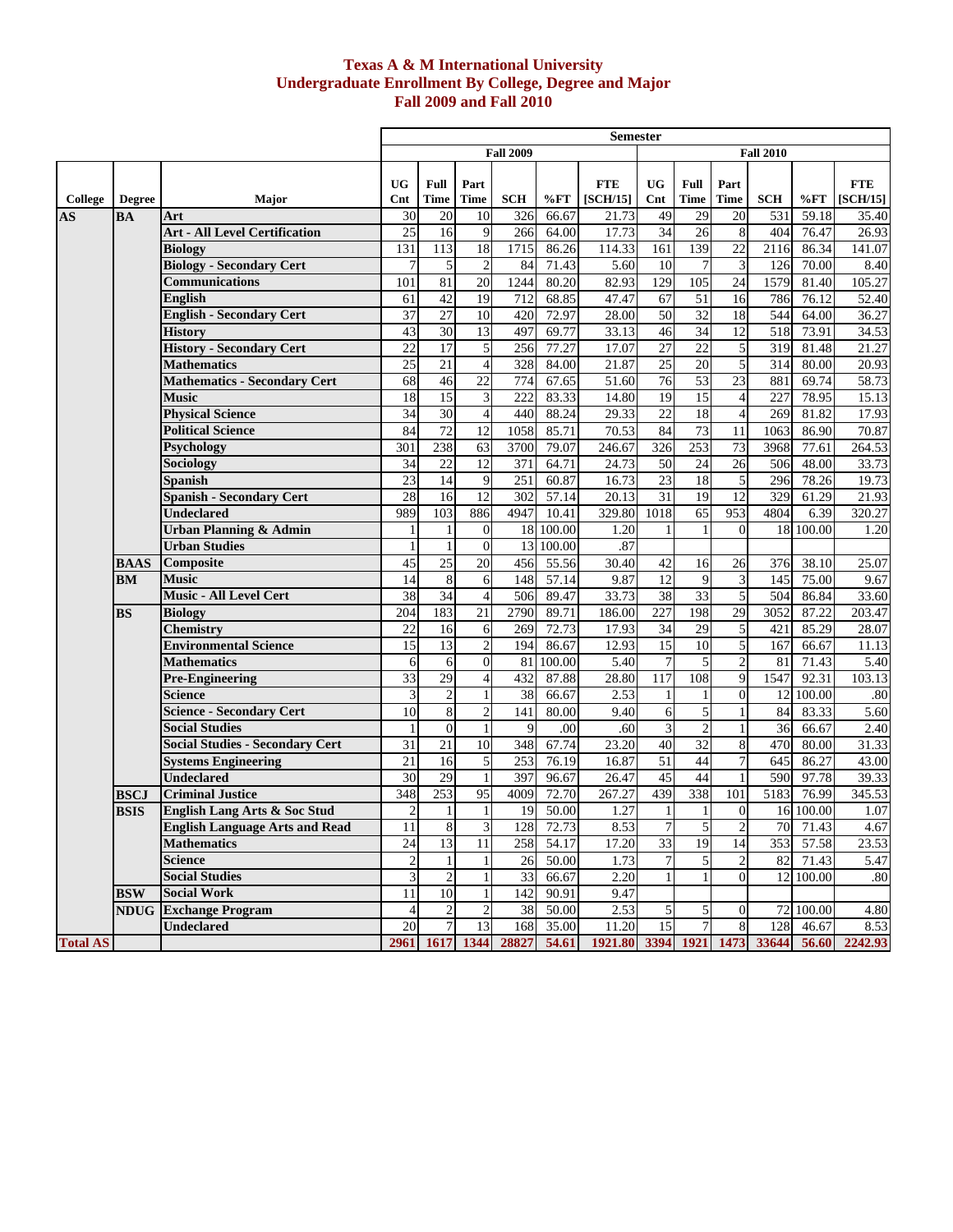## **Undergraduate Enrollment By College, Degree and Major Fall 2009 and Fall 2010**

|                  |               |                                              |                  |                  |                  |                  |        | <b>Semester</b>        |                             |                     |                 |                  |           |                        |
|------------------|---------------|----------------------------------------------|------------------|------------------|------------------|------------------|--------|------------------------|-----------------------------|---------------------|-----------------|------------------|-----------|------------------------|
|                  |               |                                              |                  |                  |                  | <b>Fall 2009</b> |        |                        |                             |                     |                 | <b>Fall 2010</b> |           |                        |
| College          | <b>Degree</b> | <b>Major</b>                                 | <b>UG</b><br>Cnt | Full<br>Time     | Part<br>Time     | <b>SCH</b>       | $\%FT$ | <b>FTE</b><br>[SCH/15] | <b>UG</b><br>$\mathbf{Cnt}$ | Full<br><b>Time</b> | Part<br>Time    | <b>SCH</b>       | $\%FT$    | <b>FTE</b><br>[SCH/15] |
|                  |               |                                              |                  |                  |                  |                  |        |                        |                             |                     |                 |                  |           |                        |
| <b>ED</b>        | <b>BS</b>     | <b>Communication Disorders</b>               | 150              | 117              | 33               | 1887             | 78.00  | 125.80                 | 235                         | 191                 | 44              | 2925             | 81.28     | 195.00                 |
|                  |               | <b>Fitness and Sports</b>                    | 63               | 43               | 20               | 752              | 68.25  | 50.13                  | 81                          | 72                  | 9               | 1084             | 88.89     | 72.27                  |
|                  |               | <b>Fitness and Sports - All Level Cert</b>   | 129              | 103              | 26               | 1607             | 79.84  | 107.13                 | 151                         | 113                 | 38              | 1796             | 74.83     | 119.73                 |
|                  |               | <b>Special Education</b>                     | 5                | $\overline{4}$   | $\mathbf{1}$     | 63               | 80.00  | 4.20                   | 10                          | 8                   | $\overline{2}$  | 124              | 80.00     | 8.27                   |
|                  |               | <b>Special Education - All Level Cert</b>    | 65               | 41               | $\overline{24}$  | 710              | 63.08  | 47.33                  | 66                          | 38                  | 28              | 712              | 57.58     | 47.47                  |
|                  |               | <b>Undeclared</b>                            | 14               | 13               | $\mathbf{1}$     | 178              | 92.86  | 11.87                  | 17                          | 16                  |                 | 221              | 94.12     | 14.73                  |
|                  | <b>BSIS</b>   | <b>Bilingual Education</b>                   |                  |                  |                  |                  |        |                        | 5                           | $\overline{c}$      | 3               | 49               | 40.00     | 3.27                   |
|                  |               | <b>Bilingual Education - 4-8</b>             | 7                | $\overline{4}$   | 3                | 70               | 57.14  | 4.67                   | 10                          | 6                   | $\overline{4}$  | $\overline{107}$ | 60.00     | 7.13                   |
|                  |               | <b>Bilingual Education - EC-6</b>            | 28               | 13               | 15               | 263              | 46.43  | 17.53                  | 145                         | 77                  | 68              | 1478             | 53.10     | 98.53                  |
|                  |               | <b>Bilingual Generalist</b>                  | 5                | 5                | $\boldsymbol{0}$ | 63               | 100.00 | 4.20                   | $\mathfrak{S}$              | $\mathfrak{Z}$      | $\overline{c}$  | 55               | 60.00     | 3.67                   |
|                  |               | <b>Bilingual Generalist - 4th - 8th Cert</b> | 16               | $\overline{12}$  | $\overline{4}$   | 189              | 75.00  | 12.60                  | 15                          | 9                   | 6               | 158              | 60.00     | 10.53                  |
|                  |               | <b>Early Childhood Education</b>             | 595              | 373              | 222              | 6810             | 62.69  | 454.00                 | 410                         | 251                 | 159             | 4526             | 61.22     | 301.73                 |
|                  | <b>NDUG</b>   | <b>Exchange Program</b>                      |                  |                  |                  |                  |        |                        | $\mathbf{1}$                |                     | $\Omega$        | 12               | 100.00    | .80                    |
| <b>Total ED</b>  |               |                                              | 1077             | 728              | 349              | 12592            | 67.60  | 839.47                 | 1151                        | 787                 | 364             | 13247            | 68.38     | 883.13                 |
|                  |               |                                              |                  |                  |                  |                  |        |                        |                             |                     |                 |                  |           |                        |
| <b>NH</b>        | <b>BSN</b>    | <b>Nursing</b>                               | 397              | $\overline{314}$ | 83               | 4558             | 79.09  | 303.87                 | 473                         | 368                 | 105             | 5443             | 77.80     | 362.87                 |
|                  | <b>NDUG</b>   | <b>Undeclared</b>                            |                  |                  | $\mathbf{1}$     | 16               | 50.00  | 1.07                   |                             | $\Omega$            |                 |                  | .00       | .27                    |
| <b>Total NH</b>  |               |                                              | 399              | 315              | 84               | 4574             | 78.95  | 304.93                 | 474                         | 368                 | 106             | 5447             | 77.64     | 363.13                 |
|                  |               |                                              |                  |                  |                  |                  |        |                        |                             |                     |                 |                  |           |                        |
| <b>SSB</b>       | <b>BBA</b>    | <b>Accounting</b>                            | 189              | 141              | 48               | 2233             | 74.60  | 148.87                 | 178                         | 128                 | 50              | 2001             | 71.91     | 133.40                 |
|                  |               | <b>BBA</b> - Business Administration         | 171              | 132              | 39               | 2102             | 77.19  | 140.13                 | 103                         | 68                  | $\overline{35}$ | 1155             | 66.02     | 77.00                  |
|                  |               | <b>BBA</b> - Finance                         | $\overline{72}$  | 53               | 19               | 868              | 73.61  | 57.87                  | 58                          | 42                  | 16              | 687              | 72.41     | 45.80                  |
|                  |               | <b>BBA</b> - International Economics         | 32               | $\overline{30}$  | $\overline{c}$   | 473              | 93.75  | 31.53                  | 28                          | 23                  | 5               | 347              | 82.14     | 23.13                  |
|                  |               | <b>BBA</b> - Management                      | 133              | 96               | $\overline{37}$  | 1627             | 72.18  | 108.47                 | 136                         | 96                  | 40              | 1594             | 70.59     | 106.27                 |
|                  |               | <b>BBA</b> - Marketing                       | 68               | 59               | 9                | 862              | 86.76  | 57.47                  | 81                          | 71                  | 10              | 1028             | 87.65     | 68.53                  |
|                  |               | <b>Business Administration</b>               | 91               | 78               | $\overline{13}$  | 1169             | 85.71  | 77.93                  | 118                         | 98                  | 20              | 1467             | 83.05     | 97.80                  |
|                  |               | <b>Management Information Systems</b>        | 94               | 75               | $\overline{19}$  | 1125             | 79.79  | 75.00                  | 76                          | 53                  | 23              | 873              | 69.74     | 58.20                  |
|                  |               | <b>Undeclared</b>                            | 20               | 19               | $\mathbf{1}$     | 251              | 95.00  | 16.73                  | 23                          | 20                  | 3               | 290              | 86.96     | 19.33                  |
|                  | <b>NDUG</b>   | <b>Auditor</b>                               |                  |                  |                  |                  |        |                        |                             | $\theta$            |                 |                  | .00       | .20                    |
|                  |               | <b>Exchange Program</b>                      | 5                | 5                | $\overline{0}$   | 73               | 100.00 | 4.87                   | $\mathbf{1}$                | $\mathbf{1}$        | $\Omega$        |                  | 15 100.00 | 1.00                   |
|                  |               | <b>Undeclared</b>                            | 3                |                  | $\overline{c}$   | 21               | 33.33  | 1.40                   | $\mathbf{1}$                | $\Omega$            |                 | 6                | .00       | .40                    |
| <b>Total SSB</b> |               |                                              | 878              | 689              | <b>189</b>       | 10804            | 78.47  | 720.27                 | 804                         | 600                 | 204             | 9466             | 74.63     | 631.07                 |
| <b>Total</b>     |               |                                              | 5315             | 3349             | 1966             | 56797            | 63.01  | 3786.47                | 5823                        | 3676                | 2147            | 61804            | 63.13     | 4120.27                |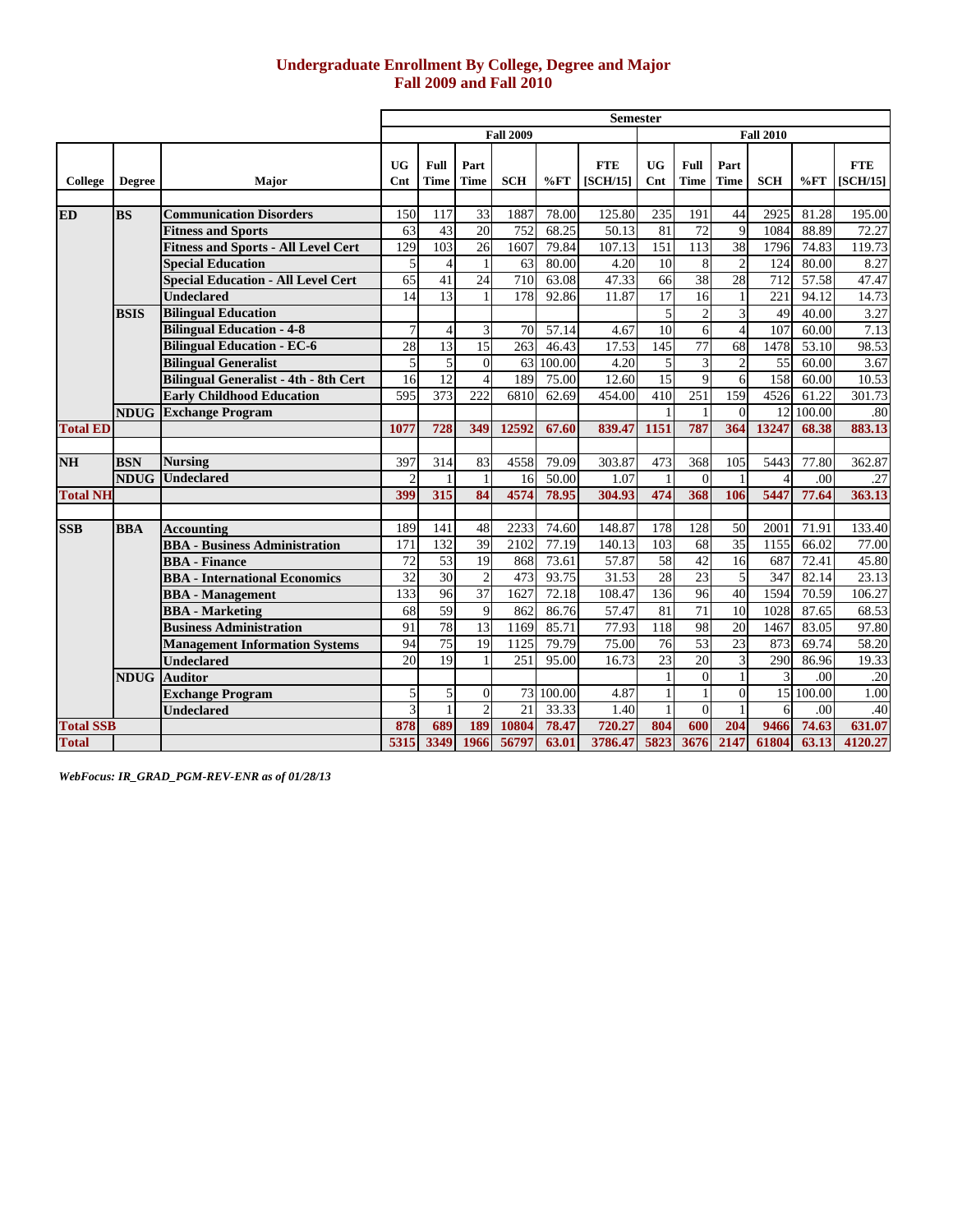#### **Texas A & M International University Undergraduate Enrollment By College, Degree and Major Fall 2011 and Fall 2012**

|                 |               |                                        |                 |                  |                 |                  |        | <b>Semester</b>              |                 |                 |                 |                  |           |            |
|-----------------|---------------|----------------------------------------|-----------------|------------------|-----------------|------------------|--------|------------------------------|-----------------|-----------------|-----------------|------------------|-----------|------------|
|                 |               |                                        |                 |                  |                 | <b>Fall 2011</b> |        |                              |                 |                 |                 | <b>Fall 2012</b> |           |            |
|                 |               |                                        |                 |                  |                 |                  |        |                              |                 |                 |                 |                  |           |            |
|                 |               |                                        | <b>UG</b>       | Full             | Part            |                  |        | <b>FTE</b>                   | <b>UG</b>       | Full            | Part            |                  |           | <b>FTE</b> |
| College         | <b>Degree</b> | Major                                  | Cnt             | Time             | <b>Time</b>     | <b>SCH</b>       | %FT    | [SCH/15]                     | Cnt             | <b>Time</b>     | Time            | <b>SCH</b>       | %FT       | [SCH/15]   |
| AS              | BA            | Art                                    | 68              | 55               | 13              | 805              | 80.88  | 53.67                        | 84              | 62              | 22              | 967              | 73.81     | 64.47      |
|                 |               | <b>Art - All Level Certification</b>   | 33              | 20               | 13              | 336              | 60.61  | 22.40                        | 21              | 14              | 7               | 227              | 66.67     | 15.13      |
|                 |               | <b>Biology</b>                         | 142             | 114              | 28              | 1818             | 80.28  | 121.20                       | 94              | 73              | 21              | 1211             | 77.66     | 80.73      |
|                 |               | <b>Biology - Secondary Cert</b>        | 10              | 8                | $\overline{2}$  | 128              | 80.00  | 8.53                         | 5               | $\overline{c}$  | 3               | 47               | 40.00     | 3.13       |
|                 |               | <b>Communications</b>                  | 125             | 98               | 27              | 1527             | 78.40  | 101.80                       | 133             | 104             | 29              | 1607             | 78.20     | 107.13     |
|                 |               | English                                | 67              | 51               | 16              | 798              | 76.12  | 53.20                        | 89              | 64              | $\overline{25}$ | 1044             | 71.91     | 69.60      |
|                 |               | <b>English - Secondary Cert</b>        | 40              | 27               | 13              | 445              | 67.50  | 29.67                        | 40              | $\overline{27}$ | 13              | 444              | 67.50     | 29.60      |
|                 |               | <b>History</b>                         | 65              | 46               | 19              | 740              | 70.77  | 49.33                        | 69              | 50              | 19              | 799              | 72.46     | 53.27      |
|                 |               | <b>History - Secondary Cert</b>        | 19              | 17               | $\overline{2}$  | 237              | 89.47  | 15.80                        | 18              | 14              | $\overline{4}$  | 210              | 77.78     | 14.00      |
|                 |               | <b>Mathematics</b>                     | 29              | 24               | 5               | 371              | 82.76  | 24.73                        | 23              | $\overline{22}$ | $\mathbf{1}$    | 298              | 95.65     | 19.87      |
|                 |               | <b>Mathematics - Secondary Cert</b>    | 61              | 43               | 18              | 695              | 70.49  | $\overline{46.33}$           | 39              | 22              | 17              | 424              | 56.41     | 28.27      |
|                 |               | <b>Music</b>                           | 13              | $\boldsymbol{7}$ | 6               | 134              | 53.85  | 8.93                         | $\overline{13}$ | 11              | $\sqrt{2}$      | 161              | 84.62     | 10.73      |
|                 |               | <b>Physical Science</b>                | $\mathbf Q$     | $\overline{8}$   | $\mathbf{1}$    | 117              | 88.89  | 7.80                         | 10              | 9               | $\mathbf{1}$    | 127              | 90.00     | 8.47       |
|                 |               | <b>Political Science</b>               | 90              | 76               | $\overline{14}$ | 1143             | 84.44  | 76.20                        | 106             | 91              | $\overline{15}$ | 1387             | 85.85     | 92.47      |
|                 |               | <b>Psychology</b>                      | 363             | 284              | 79              | 4380             | 78.24  | 292.00                       | 438             | 358             | 80              | 5446             | 81.74     | 363.07     |
|                 |               | Sociology                              | 50              | 30               | 20              | 558              | 60.00  | 37.20                        | 58              | 37              | $\overline{21}$ | 651              | 63.79     | 43.40      |
|                 |               | <b>Spanish</b>                         | 35              | 21               | 14              | 372              | 60.00  | 24.80                        | 53              | $\overline{35}$ | 18              | 581              | 66.04     | 38.73      |
|                 |               | <b>Spanish - Secondary Cert</b>        | $\overline{35}$ | $\overline{22}$  | 13              | 378              | 62.86  | 25.20                        | $\overline{27}$ | $\overline{13}$ | 14              | 268              | 48.15     | 17.87      |
|                 |               | <b>Undeclared</b>                      | 1072            | 69               | 1003            | 3428             | 6.44   | 228.53                       | 1264            | 78              | 1186            | 3842             | 6.17      | 256.13     |
|                 | <b>BAAS</b>   | Composite                              | 38              | 12               | 26              | 342              | 31.58  | 22.80                        | $\overline{26}$ | 9               | 17              | 219              | 34.62     | 14.60      |
|                 | <b>BM</b>     | <b>Music</b>                           | 15              | 10               | 5               | 166              | 66.67  | 11.07                        | 14              | 10              | $\overline{4}$  | 157              | 71.43     | 10.47      |
|                 |               | Music - All Level Cert                 | 43              | 38               | 5               | 579              | 88.37  | 38.60                        | 45              | $\overline{35}$ | 10              | 527              | 77.78     | 35.13      |
|                 | <b>BS</b>     | <b>Biology</b>                         | 296             | 265              | $\overline{31}$ | 3979             | 89.53  | 265.27                       | 363             | 326             | $\overline{37}$ | 4841             | 89.81     | 322.73     |
|                 |               | <b>Chemistry</b>                       | 39              | 32               | $\overline{7}$  | 476              | 82.05  | 31.73                        | 42              | 31              | 11              | 505              | 73.81     | 33.67      |
|                 |               | <b>Environmental Science</b>           | 19              | 15               | $\overline{4}$  | 232              | 78.95  | 15.47                        | 9               | 9               | $\Omega$        | 116              | 100.00    | 7.73       |
|                 |               | <b>Mathematics</b>                     | 10              | 6                | $\overline{4}$  | 118              | 60.00  | 7.87                         | 13              | 10              | 3               | 169              | 76.92     | 11.27      |
|                 |               | <b>Pre-Engineering</b>                 | 114             | 101              | 13              | 1497             | 88.60  | 99.80                        | 151             | 141             | 10              | 2013             | 93.38     | 134.20     |
|                 |               | <b>Science</b>                         | $\overline{1}$  | $\mathbf{1}$     | $\Omega$        | 16               | 100.00 | 1.07                         |                 |                 |                 |                  |           |            |
|                 |               | <b>Science - Secondary Cert</b>        | 9               | $\overline{4}$   | 5               | 86               | 44.44  | 5.73                         | 11              | 8               | 3               | 130              | 72.73     | 8.67       |
|                 |               | <b>Social Studies - Secondary Cert</b> | 29              | 17               | 12              | 313              | 58.62  | 20.87                        | 12              | $\mathbf{Q}$    | $\mathfrak{Z}$  | 150              | 75.00     | 10.00      |
|                 |               | <b>Systems Engineering</b>             | 67              | 56               | 11              | 855              | 83.58  | 57.00                        | 86              | 69              | $\overline{17}$ | 1086             | 80.23     | 72.40      |
|                 |               | <b>Undeclared</b>                      | 29              | 28               | $\mathbf{1}$    | 374              | 96.55  | 24.93                        | 14              | 13              | 1               | 179              | 92.86     | 11.93      |
|                 | <b>BSCJ</b>   | <b>Criminal Justice</b>                | $\frac{1}{518}$ | 389              | 129             | 6060             | 75.10  | 404.00                       | 570             | 456             | 114             | 6881             | 80.00     | 458.73     |
|                 | <b>BSIS</b>   | English Lang Arts & Soc Stud           | 1               | -1               | $\mathbf{0}$    | 16               | 100.00 | 1.07                         |                 | 1               | $\mathbf{0}$    | 15               | 100.00    | 1.00       |
|                 |               | <b>English Language Arts and Read</b>  | 6               | $\overline{2}$   | $\overline{4}$  | 53               | 33.33  | 3.53                         | 5               | $\overline{2}$  | 3               | 43               | 40.00     | 2.87       |
|                 |               | <b>Mathematics</b>                     | 31              | $\overline{22}$  | 9               | 331              | 70.97  | 22.07                        | 19              | 9               | 10              | 182              | 47.37     | 12.13      |
|                 |               | <b>Science</b>                         | 6               | $\overline{4}$   | $\overline{2}$  | 63               | 66.67  | 4.20                         | 3               | 3               | $\Omega$        |                  | 45 100.00 | 3.00       |
|                 |               | <b>Social Studies</b>                  | 3               | $\overline{c}$   | $\mathbf{1}$    | 33               | 66.67  | 2.20                         |                 |                 |                 |                  |           |            |
|                 |               | <b>NDUG</b> Exchange Program           | 5               | $\overline{3}$   | $\overline{c}$  | 67               | 60.00  | 4.47                         |                 | $\mathbf{1}$    | $\Omega$        |                  | 12 100.00 | .80        |
|                 |               | <b>Undeclared</b>                      | 15              | $\overline{4}$   | 11              | 111              | 26.67  | 7.40                         | 17              | 3               | 14              | 95               | 17.65     | 6.33       |
| <b>Total AS</b> |               |                                        | 3620            |                  | 2032 1588       | 34177            | 56.13  | 2278.47 3986 2231 1755 37106 |                 |                 |                 |                  | 55.97     | 2473.73    |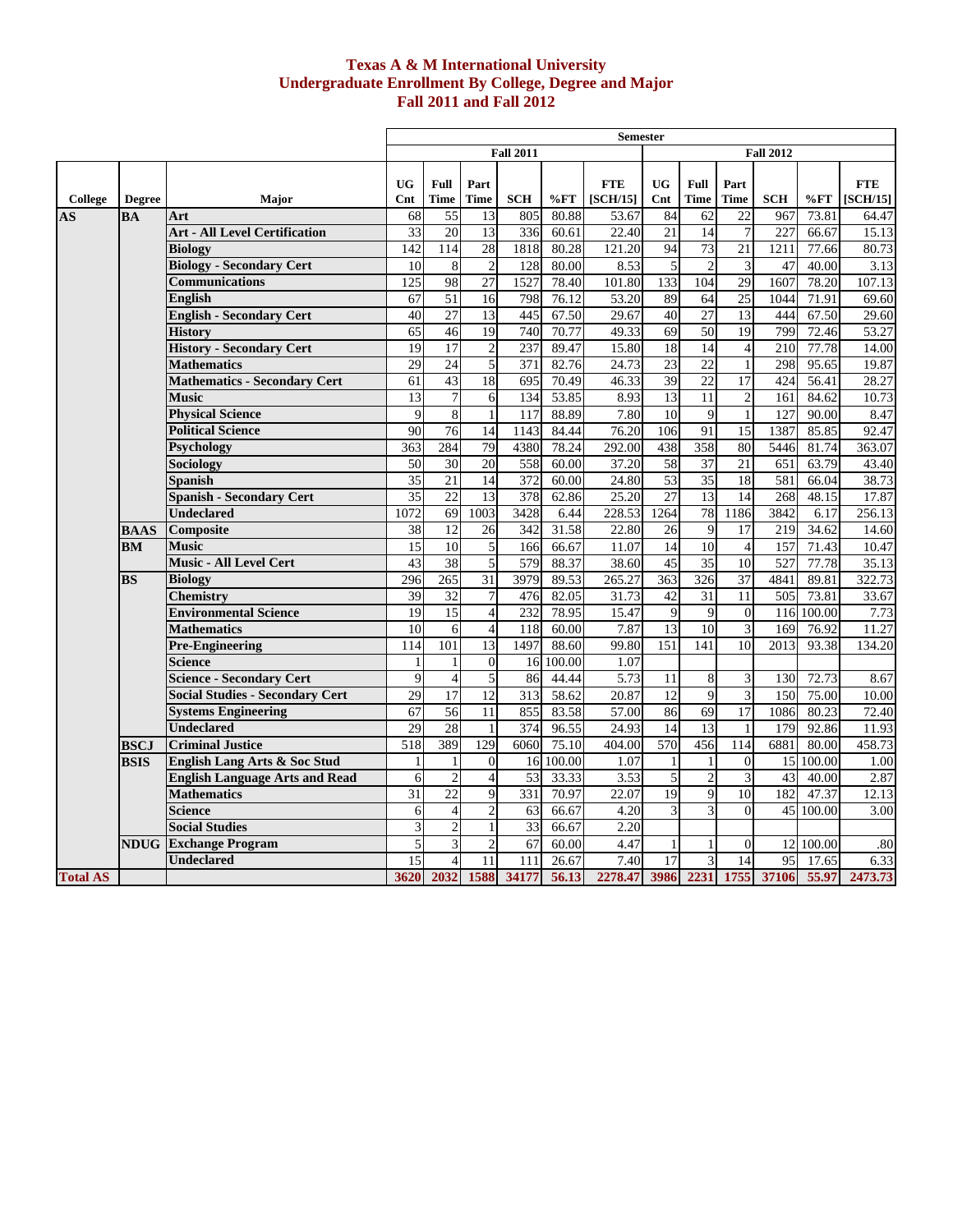## **Undergraduate Enrollment By College, Degree and Major Fall 2011 and Fall 2012**

|                  |               |                                                            |                          |                  |                       |                  |                  | <b>Semester</b>        |                  |                     |                      |                         |                |                        |
|------------------|---------------|------------------------------------------------------------|--------------------------|------------------|-----------------------|------------------|------------------|------------------------|------------------|---------------------|----------------------|-------------------------|----------------|------------------------|
|                  |               |                                                            |                          |                  |                       | <b>Fall 2011</b> |                  |                        |                  |                     |                      | <b>Fall 2012</b>        |                |                        |
|                  |               |                                                            |                          |                  |                       |                  |                  |                        |                  |                     |                      |                         |                |                        |
| College          |               |                                                            | UG                       | Full<br>Time     | Part<br><b>Time</b>   | <b>SCH</b>       | %FT              | <b>FTE</b><br>[SCH/15] | UG<br>Cnt        | Full<br><b>Time</b> | Part<br>Time         | <b>SCH</b>              | %FT            | <b>FTE</b><br>[SCH/15] |
|                  | <b>Degree</b> | <b>Major</b>                                               | Cnt                      |                  |                       |                  |                  |                        |                  |                     |                      |                         |                |                        |
| <b>ED</b>        | <b>BS</b>     | <b>Communication Disorders</b>                             | 340                      | 263              | 77                    | 4096             | 77.35            | 273.07                 | 372              | 265                 | 107                  | 4372                    | 71.24          | 291.47                 |
|                  |               | <b>Fitness and Sports</b>                                  | 97                       | 81               | 16                    | 1256             | 83.51            | 83.73                  | 119              | 88                  | 31                   | 1438                    | 73.95          | 95.87                  |
|                  |               | <b>Fitness and Sports - All Level Cert</b>                 | 162                      | 125              | 37                    | 1953             | 77.16            | 130.20                 | 80               | 53                  | 27                   | 892                     | 66.25          | 59.47                  |
|                  |               | Kinesiology                                                |                          |                  |                       |                  |                  |                        | 41               | 32                  | 9                    | 501                     | 78.05          | 33.40                  |
|                  |               | <b>Kinesiology - All Level Cert</b>                        |                          |                  |                       |                  |                  |                        | 27               | 22                  | 5                    | 336                     | 81.48          | 22.40                  |
|                  |               | <b>Special Education</b>                                   | $\mathbf{Q}$             | 6                | 3                     | 91               | 66.67            | 6.07                   | $\overline{2}$   | $\overline{0}$      | $\overline{2}$       | $\overline{12}$         | .00            | .80                    |
|                  |               | <b>Special Education - All Level Cert</b>                  | 67                       | 35               | 32                    | 617              | 52.24            | 41.13                  | 69               | 35                  | 34                   | 707                     | 50.72          | 47.13                  |
|                  |               | <b>Undeclared</b>                                          | $\overline{4}$           | 3                | $\mathbf{1}$          | 50               | 75.00            | 3.33                   | $\overline{11}$  | 9                   | $\overline{2}$       | 129                     | 81.82          | 8.60                   |
|                  | <b>BSIS</b>   | <b>Bilingual Education</b>                                 | 3                        | $\overline{2}$   | $\mathbf{1}$          | 35               | 66.67            | 2.33                   | 3                | $\mathbf{2}$        | $\mathbf{1}$         | 34                      | 66.67          | 2.27                   |
|                  |               | <b>Bilingual Education - 4-8</b>                           | $\overline{\phantom{a}}$ | $\mathbf{1}$     | $\overline{4}$        | 42               | 20.00            | 2.80                   | 10               | $\overline{c}$      | 8                    | 90                      | 20.00          | 6.00                   |
|                  |               | <b>Bilingual Education - EC-6</b>                          | 196                      | 133              | 63                    | 2165             | 67.86            | 144.33                 | 171              | 84                  | 87                   | 1721                    | 49.12          | 114.73                 |
|                  |               | <b>Bilingual Generalist</b>                                | 1                        | $\mathbf{1}$     | $\Omega$              | 12               | 100.00           | .80                    | 1                | $\mathbf{1}$        | $\theta$             |                         | 12 100.00      | .80                    |
|                  |               | <b>Bilingual Generalist - 4th - 8th Cert</b>               | 8                        | 5                | 3                     | 85               | 62.50            | 5.67                   | $\mathbf{1}$     | $\mathbf{1}$        | $\overline{0}$       | 12                      | 100.00         | .80                    |
|                  |               | <b>Early Childhood Education</b>                           | 260                      | $\overline{115}$ | 145                   | 2231             | 44.23            | 148.73                 | 140              | $\overline{54}$     | 86                   | 1299                    | 38.57          | 86.60                  |
|                  | <b>NDUG</b>   | <b>Undeclared</b>                                          |                          |                  | $\Omega$              | 13               | 100.00           | .87                    |                  |                     |                      |                         |                |                        |
| <b>Total ED</b>  |               |                                                            | 1153                     | 771              | 382                   | 12646            | 66.87            | 843.07                 | 1047             | 648                 | 399                  | 11555                   | 61.89          | 770.33                 |
|                  |               |                                                            |                          |                  |                       |                  |                  |                        |                  |                     |                      |                         |                |                        |
| <b>NH</b>        | <b>BSN</b>    | <b>Nursing</b>                                             | 467                      | 361              | 106                   | 5426             | 77.30            | 361.73                 | 476              | 365                 | 111                  | 5601                    | 76.68          | 373.40                 |
|                  | <b>NDUG</b>   | Undeclared                                                 |                          | $\Omega$         | $\overline{1}$        | 6                | .00              | .40                    |                  |                     |                      |                         |                |                        |
| <b>Total NH</b>  |               |                                                            | 468                      | 361              | 107                   | 5432             | 77.14            | 362.13                 | 476              | 365                 | 111                  | 5601                    | 76.68          | 373.40                 |
|                  |               |                                                            |                          |                  |                       |                  |                  |                        |                  |                     |                      |                         |                |                        |
| <b>SSB</b>       | <b>BBA</b>    | <b>Accounting</b>                                          | 199                      | 154              | 45                    | 2414             | 77.39            | 160.93                 | 216              | 151                 | 65                   | 2480                    | 69.91          | 165.33                 |
|                  |               | <b>BBA</b> - Business Administration                       | 131                      | 104              | 27                    | 1573             | 79.39            | 104.87                 | 173              | 134                 | 39                   | 2105                    | 77.46          | 140.33                 |
|                  |               | <b>BBA</b> - Finance                                       | 69                       | 47               | 22                    | 790              | 68.12            | 52.67                  | 69               | 61                  | 8                    | 884                     | 88.41          | 58.93                  |
|                  |               | <b>BBA</b> - International Economics                       | 39                       | 36<br>79         | 3                     | 494              | 92.31            | 32.93                  | 41               | 37<br>80            | $\overline{4}$       | $\overline{514}$        | 90.24          | 34.27                  |
|                  |               | <b>BBA</b> - Management                                    | $\overline{126}$         |                  | 47                    | 1377             | 62.70            | 91.80                  | $\overline{115}$ |                     | 35                   | 1329                    | 69.57          | 88.60                  |
|                  |               | <b>BBA</b> - Marketing                                     | 85<br>116                | 72<br>94         | 13<br>$\overline{22}$ | 1063<br>1405     | 84.71            | 70.87<br>93.67         | 81<br>72         | 68<br>59            | 13<br>13             | 992<br>888              | 83.95          | 66.13<br>59.20         |
|                  |               | <b>Business Administration</b>                             |                          |                  |                       |                  | 81.03            |                        | 75               | 55                  |                      |                         | 81.94          |                        |
|                  |               | <b>Management Information Systems</b><br><b>Undeclared</b> | 73<br>11                 | 57<br>10         | 16<br>$\mathbf{1}$    | 849<br>140       | 78.08<br>90.91   | 56.60<br>9.33          | $\overline{22}$  | 20                  | 20<br>$\overline{c}$ | 839<br>$\overline{278}$ | 73.33<br>90.91 | 55.93<br>18.53         |
|                  |               |                                                            | 5                        | 5                | $\Omega$              |                  |                  | 5.00                   | 9                | 9                   | $\overline{0}$       |                         | 123 100.00     |                        |
|                  |               | <b>NDUG</b> Exchange Program<br><b>Undeclared</b>          | $\overline{4}$           | $\theta$         | $\boldsymbol{\Delta}$ | 13               | 75 100.00<br>.00 | .87                    | $\overline{c}$   | $\Omega$            | $\overline{c}$       | 6                       | .00            | 8.20                   |
| <b>Total SSB</b> |               |                                                            | 858                      | 658              | 200                   | 10193            | 76.69            | 679.53                 | 875              | 674                 | 201                  | 10438                   | 77.03          | .40<br>695.87          |
| <b>Total</b>     |               |                                                            | 6099                     | 3822             | 2277                  | 62448            | 62.67            | 4163.20                | 6384             | 3918                | 2466                 | 64700                   | 61.37          |                        |
|                  |               |                                                            |                          |                  |                       |                  |                  |                        |                  |                     |                      |                         |                | 4313.33                |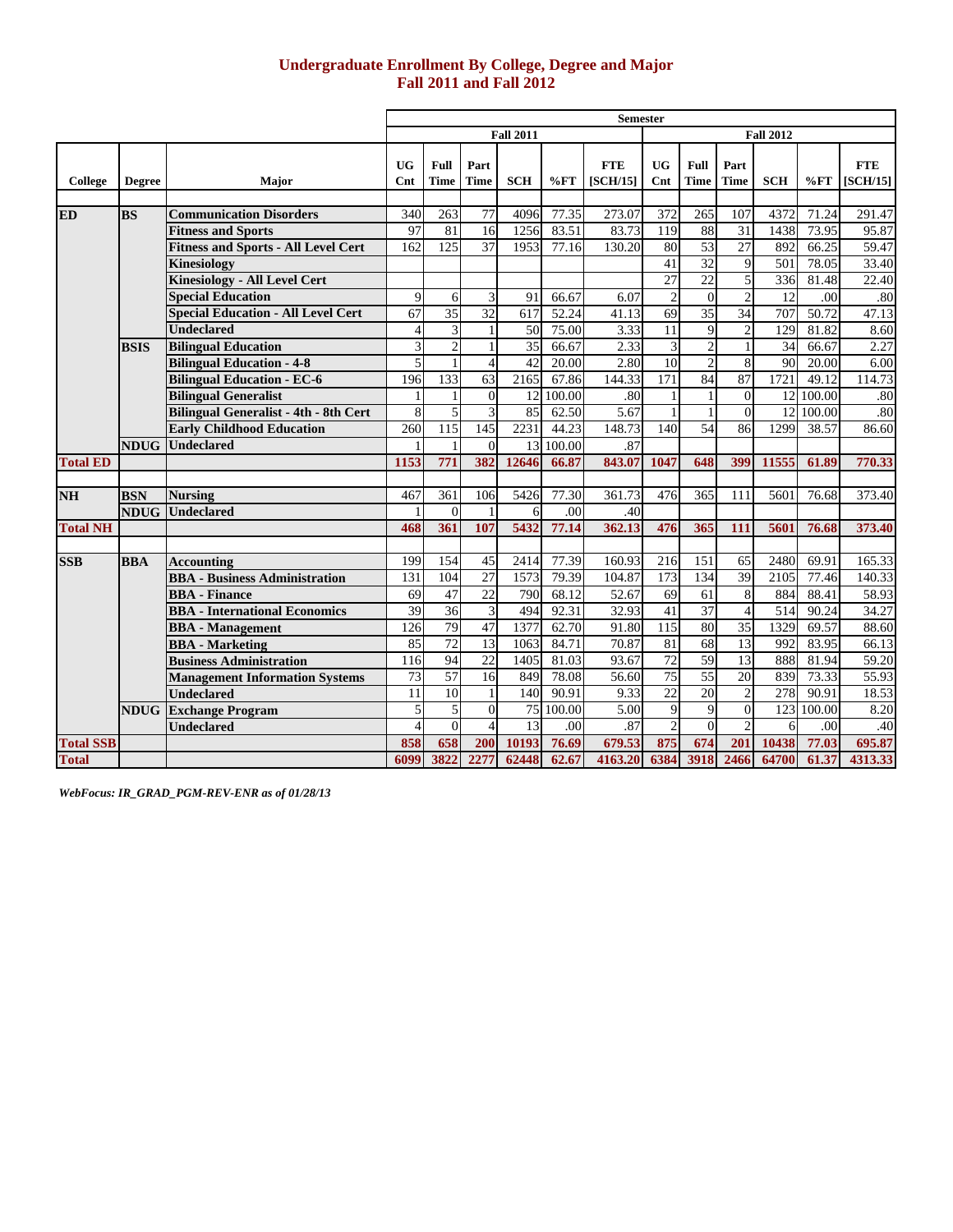#### **Texas A & M International University Undergraduate Enrollment By Major Across Ethnicity and Gender Fall 2009 and Fall 2010**

|                                   |               |                                        |              |       |                         |              |              |                                                                                 |                |                |                |         |                |                | <b>Semester</b> |                |                |                |                |                 |                       |                |                          |              |   |             |                |                |                             |
|-----------------------------------|---------------|----------------------------------------|--------------|-------|-------------------------|--------------|--------------|---------------------------------------------------------------------------------|----------------|----------------|----------------|---------|----------------|----------------|-----------------|----------------|----------------|----------------|----------------|-----------------|-----------------------|----------------|--------------------------|--------------|---|-------------|----------------|----------------|-----------------------------|
|                                   |               |                                        |              |       |                         |              |              | <b>Fall 2009</b>                                                                |                |                |                |         |                |                |                 |                |                |                |                |                 | <b>Fall 2010</b>      |                |                          |              |   |             |                |                |                             |
|                                   |               |                                        | AmerInd      | Asian |                         | <b>Black</b> |              | <b>Hisp</b>                                                                     |                |                | White          | Unk     |                | Inter          |                 | <b>AmerInd</b> | Asian          |                | <b>Black</b>   | <b>Hisp</b>     |                       |                | White                    | Multi        |   | Unk         |                | <b>Inter</b>   |                             |
|                                   |               |                                        | F            | F     | M                       | $\mathbf{F}$ | $\mathbf{M}$ | F                                                                               | $\mathbf{M}$   | $\mathbf{F}$   | M              | $F$   M | $\mathbf F$    | $\mathbf{M}$   | $\mathbf{F}$    | $\mathbf M$    | $F$ M          |                | $F$ M          | F               | $\mathbf M$           |                | $F$ M                    | $\mathbf{F}$ | M | $\mathbf F$ | $\mathbf{M}$   | $F$ M          |                             |
| College                           | <b>Degree</b> | Major                                  |              |       |                         |              |              |                                                                                 |                |                |                |         |                |                |                 |                |                |                |                |                 |                       |                |                          |              |   |             |                |                |                             |
| $\overline{\mathbf{A}}\mathbf{S}$ | <b>BA</b>     | Art                                    |              |       |                         |              |              | 14                                                                              | 13             |                |                |         | $\mathfrak{D}$ |                |                 |                |                |                |                | $\overline{25}$ | 21                    |                |                          |              |   |             |                |                | $\overline{1}$              |
|                                   |               | <b>Art - All Level Certification</b>   |              |       |                         |              |              | 19                                                                              | 6              |                |                |         |                |                |                 |                |                |                |                | 27              | $\overline{7}$        |                |                          |              |   |             |                |                |                             |
|                                   |               | <b>Biology</b>                         |              |       |                         |              |              | 74                                                                              | 50             |                | $\mathcal{R}$  |         |                |                |                 |                |                |                |                | 86              | 69                    |                | $\overline{1}$           |              |   |             |                |                | $\overline{1}$              |
|                                   |               | <b>Biology - Secondary Cert</b>        |              |       |                         |              |              | $\overline{4}$                                                                  | 3              |                |                |         |                |                |                 |                |                |                |                | 6               | $\boldsymbol{\Delta}$ |                |                          |              |   |             |                |                |                             |
|                                   |               | <b>Communications</b>                  |              |       |                         |              |              | 55                                                                              | 40             |                |                |         |                |                |                 |                | $\overline{1}$ |                |                | 73              | 47                    | $\overline{2}$ |                          |              |   |             |                | $\overline{3}$ | $\overline{1}$              |
|                                   |               | English                                |              |       |                         |              |              | 46                                                                              | 13             |                |                |         |                |                |                 |                | $\overline{1}$ |                |                | 46              | 17                    | 2              |                          |              |   |             |                |                |                             |
|                                   |               | <b>English - Secondary Cert</b>        |              |       |                         |              |              | 26                                                                              | 10             | $\mathbf{1}$   |                |         |                |                |                 |                |                |                |                | 38              | 9                     | $\mathbf{1}$   |                          |              |   |             |                |                |                             |
|                                   |               | <b>History</b>                         |              |       |                         |              |              | 17                                                                              | 25             |                |                |         |                |                |                 |                |                |                |                | 15              | 28                    |                | 3                        |              |   |             |                |                |                             |
|                                   |               | <b>History - Secondary Cert</b>        |              |       |                         |              |              | $\overline{4}$                                                                  | 17             | $\mathbf{1}$   |                |         |                |                |                 |                |                |                |                | 12              | 13                    |                | $\mathbf{1}$             |              |   |             |                |                |                             |
|                                   |               | <b>Mathematics</b>                     |              |       |                         |              |              | 8                                                                               | 14             | $\mathbf{1}$   |                |         |                |                |                 |                |                |                |                | 11              | $\mathbf{Q}$          |                | $\overline{1}$           |              |   |             | $\mathcal{R}$  |                |                             |
|                                   |               | <b>Mathematics - Secondary Cert</b>    |              |       |                         |              |              | 35                                                                              | 29             |                |                |         |                |                |                 |                | $\overline{2}$ |                |                | 35              | 35                    |                | $\mathcal{P}$            |              |   |             |                |                |                             |
|                                   |               | <b>Music</b>                           |              |       |                         |              |              |                                                                                 | 14             |                | $\mathbf{1}$   |         |                |                |                 |                |                |                |                |                 | 14                    |                |                          |              |   |             |                |                | $\overline{1}$              |
|                                   |               | <b>Physical Science</b>                |              |       |                         |              |              | 8                                                                               | 26             |                |                |         |                |                |                 |                |                |                |                | 5               | 16                    |                |                          |              |   |             |                |                |                             |
|                                   |               | <b>Political Science</b>               |              |       |                         |              |              | 28                                                                              | 49             |                |                |         |                |                |                 |                |                |                |                | $\overline{26}$ | 56                    | $\overline{1}$ |                          |              |   |             |                |                |                             |
|                                   |               | <b>Psychology</b>                      |              |       |                         |              |              | 217                                                                             | 70             | $\mathfrak{D}$ | $\overline{2}$ |         | 6 <sup>l</sup> |                |                 |                |                |                | $\mathfrak{D}$ | 226             | 80                    | $\overline{4}$ | $\mathcal{P}$            |              |   |             | 3              | $\overline{4}$ | 2                           |
|                                   |               | Sociology                              |              |       |                         |              |              | 22                                                                              | 10             | $\mathbf{1}$   |                |         |                |                |                 |                |                |                |                | 34              | 14                    | $\mathbf{1}$   | $\overline{1}$           |              |   |             |                |                |                             |
|                                   |               | <b>Spanish</b>                         |              |       |                         |              |              | 17                                                                              | 5              |                |                |         |                |                |                 |                |                |                |                | 17              | $\overline{4}$        |                |                          |              |   |             |                |                |                             |
|                                   |               | <b>Spanish - Secondary Cert</b>        |              |       |                         |              |              | 26                                                                              |                |                |                |         |                |                |                 |                |                |                |                | 26              |                       |                |                          |              |   |             |                | $\overline{1}$ |                             |
|                                   |               | <b>Undeclared</b>                      |              | 5     | $\overline{\mathbf{a}}$ |              |              | 487                                                                             | 426            | 21             | 10             |         | 22             | -14            |                 | $\overline{2}$ | $\overline{4}$ |                |                | 528             | 410                   | 16             | $\boldsymbol{\varDelta}$ |              |   |             |                | 28 21          |                             |
|                                   |               | <b>Urban Planning &amp; Admin</b>      |              |       |                         |              |              |                                                                                 |                |                |                |         |                |                |                 |                |                |                |                |                 |                       |                | $\overline{1}$           |              |   |             |                |                |                             |
|                                   |               | <b>Urban Studies</b>                   |              |       |                         |              |              |                                                                                 |                |                |                |         |                |                |                 |                |                |                |                |                 |                       |                |                          |              |   |             |                |                |                             |
|                                   |               | <b>BAAS</b> Composite                  |              |       |                         |              |              | 20                                                                              | 22             | $\overline{2}$ |                |         |                |                |                 |                |                |                |                | 18              | 23                    |                |                          |              |   |             |                |                |                             |
|                                   | <b>BM</b>     | <b>Music</b>                           |              |       |                         |              |              | $\overline{4}$                                                                  | 9              |                |                |         |                |                |                 |                |                |                |                | 3               | 9                     |                |                          |              |   |             |                |                |                             |
|                                   |               | <b>Music - All Level Cert</b>          |              |       |                         |              |              | 15                                                                              | 22             |                |                |         |                |                |                 |                |                |                |                | 16              | 19                    |                |                          |              |   |             | $\overline{3}$ |                |                             |
|                                   | <b>BS</b>     | <b>Biology</b>                         |              |       | $\mathcal{R}$           | 2            |              | 99                                                                              | 88             | 3              | $\overline{3}$ |         | 3              |                |                 |                |                | $\mathcal{E}$  | $\mathfrak{D}$ | 102             | 99                    | $\overline{2}$ | $\boldsymbol{\varDelta}$ |              |   | 6           | 3              |                | $\mathcal{D}_{\mathcal{L}}$ |
|                                   |               | <b>Chemistry</b>                       |              |       |                         |              |              | 8                                                                               | 11             |                |                |         |                |                |                 |                |                |                |                | 17              | 14                    |                |                          |              |   |             |                |                |                             |
|                                   |               | <b>Environmental Science</b>           |              |       |                         |              |              | 6                                                                               | 6              |                |                |         | $\mathfrak{D}$ |                |                 |                |                |                |                | 6               | 6                     |                |                          |              |   |             |                |                |                             |
|                                   |               | <b>Mathematics</b>                     |              |       |                         |              |              | $\mathcal{R}$                                                                   | 2              |                |                |         |                |                |                 |                |                |                |                | 3               | $\mathbf{R}$          |                |                          |              |   |             |                |                |                             |
|                                   |               | <b>Pre-Engineering</b>                 |              |       |                         |              |              | $\overline{A}$                                                                  | 26             |                |                |         | 3              |                |                 |                |                |                |                | 15              | 91                    |                |                          |              |   |             | $\overline{4}$ | $\mathfrak{D}$ |                             |
|                                   |               | <b>Science</b>                         |              |       |                         |              |              | $\mathcal{D}$                                                                   |                |                |                |         |                |                |                 |                |                |                |                |                 |                       |                |                          |              |   |             |                |                |                             |
|                                   |               | <b>Science - Secondary Cert</b>        |              |       |                         |              |              | $\overline{4}$                                                                  | 6              |                |                |         |                |                |                 |                |                |                |                | $\mathbf{3}$    | $\mathcal{R}$         |                |                          |              |   |             |                |                |                             |
|                                   |               | <b>Social Studies</b>                  |              |       |                         |              |              | $\overline{1}$                                                                  |                |                |                |         |                |                |                 |                |                |                |                | $\mathcal{R}$   |                       |                |                          |              |   |             |                |                |                             |
|                                   |               | <b>Social Studies - Secondary Cert</b> |              |       |                         |              |              | 12                                                                              | 16             | $\mathfrak{D}$ |                |         |                |                |                 |                |                |                |                | 16              | 21                    | $\overline{c}$ | $\overline{1}$           |              |   |             |                |                |                             |
|                                   |               | <b>Systems Engineering</b>             |              |       |                         |              |              | $\overline{4}$                                                                  | 17             |                |                |         |                |                |                 |                |                |                |                | 8               | 39                    |                |                          |              |   |             | 3              |                | $\overline{1}$              |
|                                   |               | <b>Undeclared</b>                      |              |       |                         |              |              | 11                                                                              | 19             |                |                |         |                |                |                 |                |                |                |                | 16              | $\overline{24}$       |                |                          |              |   |             | 2              |                | $\overline{1}$              |
|                                   | <b>BSCJ</b>   | <b>Criminal Justice</b>                |              |       |                         |              |              | 162                                                                             | 181            |                |                |         |                | $\mathcal{D}$  |                 |                |                |                |                | 202             | 224                   |                | 6                        |              |   |             | $\mathcal{D}$  |                | $\overline{1}$              |
|                                   | <b>BSIS</b>   | English Lang Arts & Soc Stud           |              |       |                         |              |              | $\overline{c}$                                                                  |                |                |                |         |                |                |                 |                |                |                |                | $\mathbf{1}$    |                       |                |                          |              |   |             |                |                |                             |
|                                   |               | <b>English Language Arts and Read</b>  |              |       |                         |              |              | 10                                                                              | $\overline{1}$ |                |                |         |                |                |                 |                |                |                |                | $\overline{7}$  |                       |                |                          |              |   |             |                |                |                             |
|                                   |               | <b>Mathematics</b>                     |              |       |                         |              |              | 17                                                                              | 6              |                |                |         |                |                |                 |                |                |                |                | 22              | 11                    |                |                          |              |   |             |                |                |                             |
|                                   |               | <b>Science</b>                         |              |       |                         |              |              |                                                                                 | $\mathbf{1}$   |                |                |         |                |                |                 |                |                |                |                | $\overline{5}$  |                       |                |                          |              |   |             |                |                |                             |
|                                   |               | <b>Social Studies</b>                  |              |       |                         |              |              |                                                                                 | $\overline{2}$ |                |                |         |                |                |                 |                |                |                |                |                 |                       |                |                          |              |   |             |                |                |                             |
|                                   | <b>BSW</b>    | <b>Social Work</b>                     |              |       |                         |              |              | $\mathbf Q$                                                                     |                |                |                |         |                |                |                 |                |                |                |                |                 |                       |                |                          |              |   |             |                |                |                             |
|                                   |               | <b>NDUG</b> Exchange Program           |              |       |                         |              |              |                                                                                 |                |                |                |         | $\overline{2}$ | $\mathcal{P}$  |                 |                |                |                |                |                 |                       |                |                          |              |   |             |                | $\overline{2}$ | $\mathcal{E}$               |
|                                   |               | <b>Undeclared</b>                      |              |       |                         |              |              | 9                                                                               | 8              |                | $\overline{c}$ |         |                | $\overline{1}$ |                 |                |                | $\overline{1}$ |                | $\overline{7}$  | 5                     |                | $\overline{c}$           |              |   |             |                |                |                             |
| <b>Total AS</b>                   |               |                                        | $\mathbf{0}$ |       |                         |              |              | 10 9 6 7 1513 1265 41 28 2 1 50 29 0 2 9 11 7 4 1711 1451 36 32 1 2 17 24 50 37 |                |                |                |         |                |                |                 |                |                |                |                |                 |                       |                |                          |              |   |             |                |                |                             |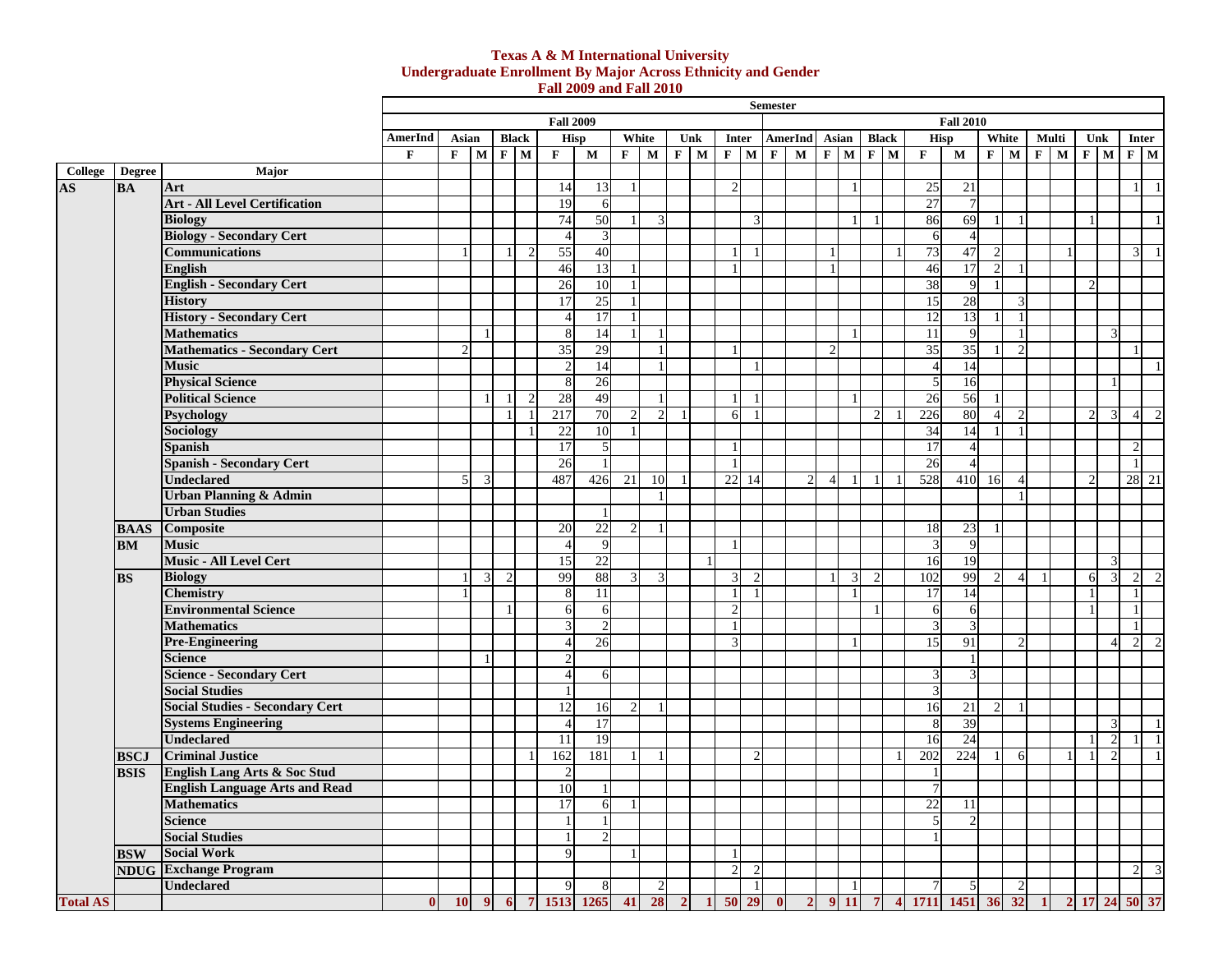#### **Undergraduate Enrollment By Major Across Ethnicity and Gender Fall 2009 and Fall 2010**

|                  |               |                                              |                |               |               |                       |                |                  |                         |                          |                         |                |              |                         |                          | Semester      |               |                |             |                        |                |              |                  |                  |                          |               |              |                |                |                       |                |
|------------------|---------------|----------------------------------------------|----------------|---------------|---------------|-----------------------|----------------|------------------|-------------------------|--------------------------|-------------------------|----------------|--------------|-------------------------|--------------------------|---------------|---------------|----------------|-------------|------------------------|----------------|--------------|------------------|------------------|--------------------------|---------------|--------------|----------------|----------------|-----------------------|----------------|
|                  |               |                                              |                |               |               |                       |                | <b>Fall 2009</b> |                         |                          |                         |                |              |                         |                          |               |               |                |             |                        |                |              | <b>Fall 2010</b> |                  |                          |               |              |                |                |                       |                |
|                  |               |                                              | <b>AmerInd</b> | Asian         |               | <b>Black</b>          |                | <b>Hisp</b>      |                         | White                    |                         | Unk            |              | Inter                   |                          |               | AmerInd Asian |                |             | <b>Black</b>           |                | <b>Hisp</b>  |                  | White            |                          | Multi         |              | Unk            |                | <b>Inter</b>          |                |
|                  |               |                                              | $\mathbf{F}$   | $F$ M         |               | F M                   |                | $\mathbf{F}$     | $\overline{\mathbf{M}}$ |                          | $F$ M                   | $F$ M          |              | $F$ M $F$ M             |                          |               |               |                | $F$ M $F$ M |                        |                | $\mathbf{F}$ | $\mathbf{M}$     |                  | $F$ M                    | $F$ M         |              | $F$ M          |                | $F$ M                 |                |
| College          | <b>Degree</b> | Major                                        |                |               |               |                       |                |                  |                         |                          |                         |                |              |                         |                          |               |               |                |             |                        |                |              |                  |                  |                          |               |              |                |                |                       |                |
|                  |               |                                              |                |               |               |                       |                |                  |                         |                          |                         |                |              |                         |                          |               |               |                |             |                        |                |              |                  |                  |                          |               |              |                |                |                       |                |
| <b>ED</b>        | <b>BS</b>     | <b>Communication Disorders</b>               |                |               |               |                       |                | 129              | 16                      | $\mathcal{D}$            |                         |                |              | $\mathcal{D}$           |                          |               |               | $\mathcal{D}$  |             |                        |                | 199          | 23               |                  |                          |               |              | C              |                |                       |                |
|                  |               | <b>Fitness and Sports</b>                    |                | $\mathcal{D}$ |               | $\Lambda$             | $\Delta$       | 13               | 32                      |                          | $\overline{\mathbf{a}}$ |                |              |                         | $\mathcal{D}_{\alpha}$   |               | $\mathcal{L}$ |                |             | $\mathcal{D}$          | $\overline{5}$ | 24           | $\overline{37}$  | $\mathcal{L}$    | $\boldsymbol{\varDelta}$ |               |              |                |                |                       | $\overline{c}$ |
|                  |               | <b>Fitness and Sports - All Level Cert</b>   |                |               |               | $\mathfrak{D}$        |                | 42               | 79                      | $\mathfrak{D}$           |                         |                |              |                         | 1                        |               |               |                |             |                        |                | 42           | 95               |                  | $\overline{2}$           |               |              | C              |                |                       |                |
|                  |               | <b>Special Education</b>                     |                |               |               |                       |                | $\mathcal{P}$    |                         | $\mathcal{D}$            |                         |                |              |                         |                          |               |               |                |             |                        |                |              |                  |                  |                          |               |              |                |                |                       |                |
|                  |               | <b>Special Education - All Level Cert</b>    |                |               |               |                       |                | 50               | 12                      |                          |                         |                |              |                         |                          |               |               |                |             |                        |                | 52           | 11               | $\mathcal{R}$    |                          |               |              |                |                |                       |                |
|                  |               | <b>Undeclared</b>                            |                |               |               |                       |                |                  | 6                       |                          |                         |                |              |                         |                          |               |               |                |             |                        |                |              |                  |                  |                          |               |              |                |                |                       |                |
|                  | <b>BSIS</b>   | <b>Bilingual Education</b>                   |                |               |               |                       |                |                  |                         |                          |                         |                |              |                         |                          |               |               |                |             |                        |                |              |                  |                  |                          |               |              |                |                |                       |                |
|                  |               | <b>Bilingual Education - 4-8</b>             |                |               |               |                       |                | 6                |                         |                          |                         |                |              |                         |                          |               |               |                |             |                        |                |              | $\mathfrak{D}$   |                  |                          |               |              |                |                |                       |                |
|                  |               | <b>Bilingual Education - EC-6</b>            |                |               |               |                       |                | 23               | $\Delta$                |                          |                         |                |              |                         |                          |               |               |                |             |                        |                | 137          | 5                | $\mathcal{D}$    |                          |               |              |                |                |                       |                |
|                  |               | <b>Bilingual Generalist</b>                  |                |               |               |                       |                | $\overline{5}$   |                         |                          |                         |                |              |                         |                          |               |               |                |             |                        |                | 5            |                  |                  |                          |               |              |                |                |                       |                |
|                  |               | <b>Bilingual Generalist - 4th - 8th Cert</b> |                |               |               |                       |                | 13               | 3                       |                          |                         |                |              |                         |                          |               |               |                |             |                        |                | 14           | - 1              |                  |                          |               |              |                |                |                       |                |
|                  |               | <b>Early Childhood Education</b>             |                | $\mathcal{D}$ |               | $\mathcal{D}$         |                | 557              | 22                      | $\overline{\mathcal{L}}$ |                         |                |              | $\overline{5}$          |                          | $\mathcal{D}$ |               |                |             | $\mathcal{R}$          |                | 371          | 18               | $6 \blacksquare$ | $\overline{1}$           |               |              | $\Delta$       |                | 3                     |                |
|                  |               | <b>NDUG</b> Exchange Program                 |                |               |               |                       |                |                  |                         |                          |                         |                |              |                         |                          |               |               |                |             |                        |                |              |                  |                  |                          |               |              |                |                |                       |                |
|                  |               | <b>Undeclared</b>                            |                |               |               |                       |                |                  |                         |                          |                         |                |              |                         |                          |               |               |                |             |                        |                |              |                  |                  |                          |               |              |                |                |                       |                |
| <b>Total ED</b>  |               |                                              |                | 5             | $\mathcal{P}$ | $\mathbf{\mathbf{8}}$ | $\overline{5}$ | 847              | 176                     | 14                       | 7 <sup>1</sup>          | $\blacksquare$ | $\mathbf{0}$ | 8                       | $\overline{3}$           | $\mathcal{D}$ | $\mathcal{L}$ |                | 3           | $\overline{7}$         | 7              | 872          | 200              | 26               | 8 <sup>1</sup>           | $\mathbf{0}$  | $\mathbf{0}$ | $\mathbf{Q}$   | $\overline{3}$ | $\boldsymbol{\Delta}$ |                |
|                  |               |                                              |                |               |               |                       |                |                  |                         |                          |                         |                |              |                         |                          |               |               |                |             |                        |                |              |                  |                  |                          |               |              |                |                |                       |                |
|                  | <b>BSN</b>    | <b>Nursing</b>                               |                |               |               | $\mathcal{D}$         | $\mathcal{R}$  | 280              | 94                      | $\mathbf Q$              | $\mathcal{R}$           |                |              | $\mathcal{F}$           | 2                        |               |               | $\overline{5}$ |             | $\overline{A}$         | 4              | 330          | 101              | 6                | $\overline{2}$           |               |              | 10             | $\overline{2}$ | 6                     |                |
| NH               |               | <b>NDUG</b> Undeclared                       |                |               |               |                       |                | $\blacksquare$   |                         |                          |                         |                |              |                         |                          |               |               |                |             |                        |                |              | $\overline{1}$   |                  |                          |               |              |                |                |                       |                |
| <b>Total NH</b>  |               |                                              | 0              |               | $\mathbf{0}$  | $\overline{2}$        | 3              | 281              | 94                      | $\boldsymbol{9}$         | 3                       | $\mathbf{0}$   | $\mathbf{0}$ | $\overline{\mathbf{4}}$ | $\overline{2}$           | $\mathbf{0}$  |               | $\overline{5}$ |             | $\boldsymbol{\Lambda}$ | Δ              | 330          | <b>102</b>       | 6                | $\overline{2}$           | $\mathbf{0}$  |              | $0-10$         | $\overline{2}$ | -6                    |                |
|                  |               |                                              |                |               |               |                       |                |                  |                         |                          |                         |                |              |                         |                          |               |               |                |             |                        |                |              |                  |                  |                          |               |              |                |                |                       |                |
| <b>SSB</b>       | <b>BBA</b>    | <b>Accounting</b>                            |                |               |               | $\mathcal{L}$         |                | 97               | 80                      | C                        |                         |                |              | $\mathcal{L}$           | $\mathcal{D}$            |               |               |                |             |                        |                | 85           | 82               | $\mathcal{D}$    |                          |               |              |                |                |                       |                |
|                  |               | <b>BBA</b> - Business Administration         |                |               | $\mathcal{P}$ |                       |                | 63               | 91                      |                          |                         |                |              | $\mathcal{R}$           | 6                        |               |               |                |             |                        |                | 34           | 58               |                  | $\overline{3}$           |               |              |                |                |                       | $\overline{5}$ |
|                  |               | <b>BBA</b> - Finance                         |                |               |               |                       |                | 23               | 39                      |                          |                         |                |              | $\mathcal{R}$           | $\overline{5}$           |               |               |                |             |                        |                | 25           | 28               |                  |                          |               |              |                |                | $\overline{2}$        | $\overline{2}$ |
|                  |               | <b>BBA</b> - International Economics         |                |               |               |                       |                | 11               | 14                      |                          |                         |                |              | $\gamma$                | 3                        |               |               |                |             |                        |                | 9            | $\overline{15}$  |                  |                          |               |              |                |                |                       | 2              |
|                  |               | <b>BBA</b> - Management                      |                |               |               |                       | 3              | $\overline{55}$  | 68                      |                          | $\mathcal{L}$           |                |              |                         | $\mathfrak{D}$           |               |               |                |             |                        |                | 52           | 74               |                  | $\overline{1}$           |               |              | -1             |                |                       | $\overline{5}$ |
|                  |               | <b>BBA</b> - Marketing                       |                |               |               |                       |                | 27               | 28                      |                          |                         |                |              |                         | 6                        |               |               |                |             |                        |                | 32           | 37               |                  | $\overline{2}$           |               |              |                |                | $\overline{3}$        | $\overline{3}$ |
|                  |               | <b>Business Administration</b>               |                |               |               |                       |                | 29               | 57                      |                          |                         |                |              |                         |                          |               |               |                |             |                        |                | 39           | 69               |                  | $\overline{1}$           |               |              |                |                | $\overline{2}$        | $\overline{3}$ |
|                  |               | <b>Management Information Systems</b>        |                |               |               |                       |                | 23               | 62                      | $\overline{\mathbf{3}}$  |                         |                |              |                         | $\boldsymbol{\varDelta}$ |               |               |                |             |                        |                | 19           | 54               |                  |                          |               |              |                |                |                       |                |
|                  |               | <b>Undeclared</b>                            |                |               |               |                       |                |                  | 12                      |                          |                         |                |              |                         |                          |               |               |                |             |                        |                |              | 14               |                  |                          |               |              |                | $\mathcal{P}$  |                       |                |
|                  |               | <b>NDUG</b> Auditor                          |                |               |               |                       |                |                  |                         |                          |                         |                |              |                         |                          |               |               |                |             |                        |                |              |                  |                  |                          |               |              |                |                |                       |                |
|                  |               | <b>Exchange Program</b>                      |                |               |               |                       |                |                  |                         |                          |                         |                |              | $\mathcal{D}$           | 3                        |               |               |                |             |                        |                |              |                  |                  |                          |               |              |                |                |                       |                |
|                  |               | <b>Undeclared</b>                            |                |               |               |                       |                | -1               |                         |                          |                         |                |              |                         |                          |               |               |                |             |                        |                |              | - 1              |                  |                          |               |              |                |                |                       |                |
| <b>Total SSB</b> |               |                                              | 0              |               |               |                       | 8              | 336              | 452                     | 11                       | <sup>12</sup>           |                |              |                         | 16 31                    | $\mathbf{0}$  | $\mathbf{0}$  |                |             | 5                      |                | 302          | 432              | $\mathbf{3}$     | $\bf8$                   | -1            | $\mathbf{0}$ | $\overline{4}$ |                | -11                   | 24             |
| <b>Total</b>     |               |                                              |                | 17            | 15            | 21                    | 23             | 2977             | 1987                    | 75                       | 50                      |                |              | 78                      | 65                       |               |               |                |             | 23                     | 18             | 3215         | 2185             | 71               | 50                       | $\mathcal{D}$ |              | 40             | 36             |                       | 66             |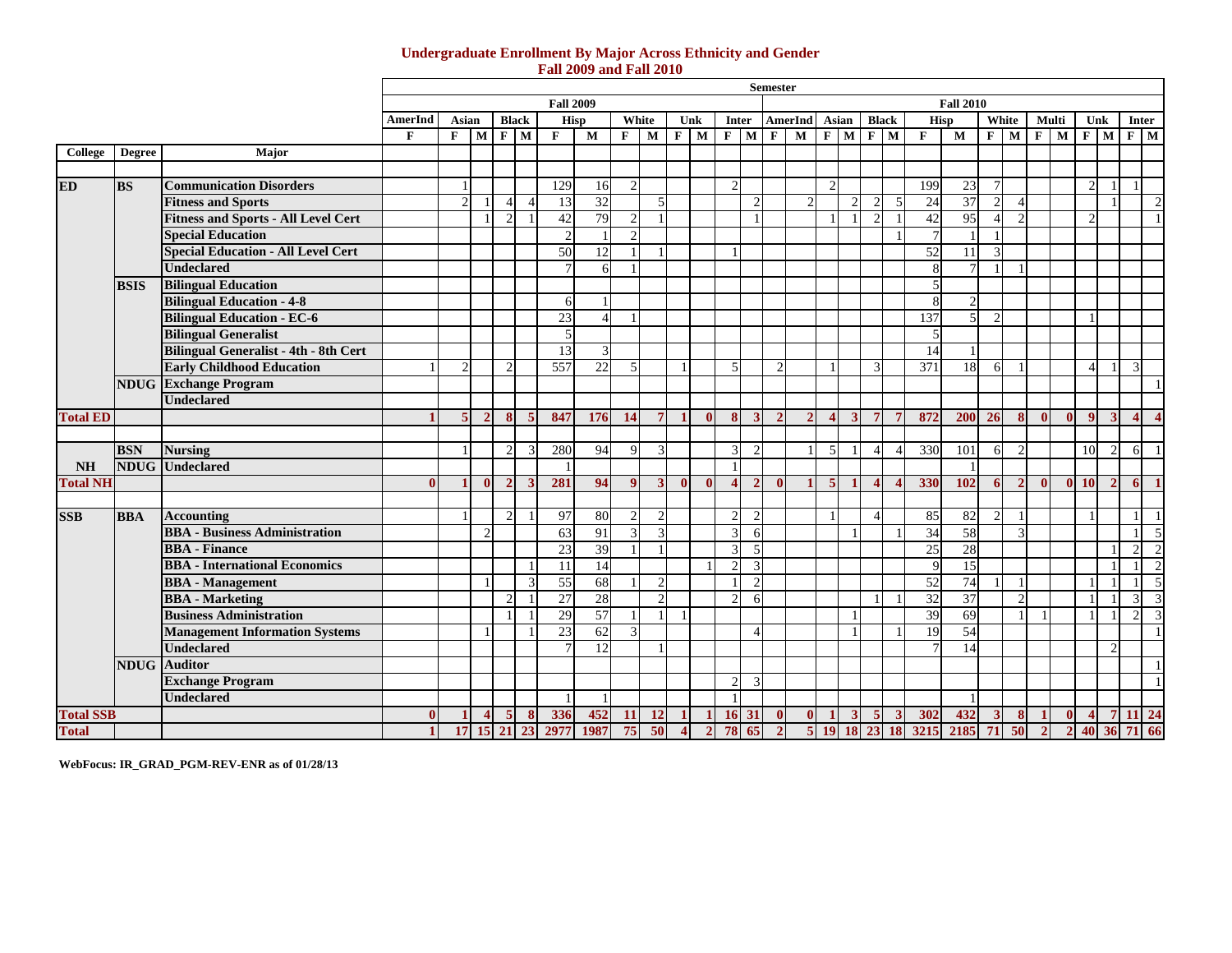### **Texas A & M International University Undergraduate Enrollment By Major Across Ethnicity and Gender Fall 2011 and Fall 2012**

|                 |               |                                        |             |                                                                                                                                                                                                                                     |                |                |            |                |                          |                     |   |                                   |                |                |                |                |                             |                | <b>Semester</b> |                         |                |                |              |                |                  |                                |                |                |            |  |  |                             |                                  |                |
|-----------------|---------------|----------------------------------------|-------------|-------------------------------------------------------------------------------------------------------------------------------------------------------------------------------------------------------------------------------------|----------------|----------------|------------|----------------|--------------------------|---------------------|---|-----------------------------------|----------------|----------------|----------------|----------------|-----------------------------|----------------|-----------------|-------------------------|----------------|----------------|--------------|----------------|------------------|--------------------------------|----------------|----------------|------------|--|--|-----------------------------|----------------------------------|----------------|
|                 |               |                                        |             |                                                                                                                                                                                                                                     |                |                |            |                |                          | <b>Fall 2011</b>    |   |                                   |                |                |                |                |                             |                |                 |                         |                |                |              |                |                  | <b>Fall 2012</b>               |                |                |            |  |  |                             |                                  |                |
|                 |               |                                        |             | White Multi Unk<br><b>Black</b><br>White Multi<br>Asian<br><b>Black</b><br>Hisp<br><b>Inter</b><br><b>AmerInd</b><br>Asian<br>Hisp<br><b>AmerInd</b><br>$F$ M $F$ M $F$ M $F$ M $F$<br>$F$ M<br>$F$ M<br>$F$ M $F$ M $F$ M<br>$F$ M |                |                |            |                |                          |                     |   |                                   |                |                |                |                |                             | Unk            |                 | Inter                   |                |                |              |                |                  |                                |                |                |            |  |  |                             |                                  |                |
|                 |               |                                        | $\mathbf F$ | M                                                                                                                                                                                                                                   |                |                |            | $F$ M          | $\mathbf{F}$             | ${\bf M}$           |   |                                   |                |                |                |                |                             |                |                 | $\overline{\mathbf{M}}$ |                |                |              |                | F                | ${\bf M}$                      |                |                |            |  |  |                             | $F$ M                            |                |
| <b>College</b>  | <b>Degree</b> | Major                                  |             |                                                                                                                                                                                                                                     |                |                |            |                |                          |                     |   |                                   |                |                |                |                |                             |                |                 |                         |                |                |              |                |                  |                                |                |                |            |  |  |                             |                                  |                |
| <b>AS</b>       | <b>BA</b>     | Art                                    |             |                                                                                                                                                                                                                                     | $\mathbf{1}$   |                |            |                | 39                       | 27                  |   |                                   |                |                |                |                |                             |                |                 |                         |                |                |              |                | 56               | 24                             |                |                |            |  |  |                             |                                  | $\overline{1}$ |
|                 |               | <b>Art - All Level Certification</b>   |             |                                                                                                                                                                                                                                     |                |                |            |                | 24                       | 6                   |   |                                   |                |                |                |                |                             |                |                 |                         |                |                |              |                | 15               | $\overline{4}$                 | $\overline{1}$ |                |            |  |  |                             |                                  |                |
|                 |               | <b>Biology</b>                         |             |                                                                                                                                                                                                                                     |                |                |            |                | 84                       | 51                  |   |                                   |                |                |                |                |                             | $\mathcal{R}$  |                 |                         |                |                |              |                | 52               | 35                             | 2              |                |            |  |  |                             | $\overline{1}$                   |                |
|                 |               | <b>Biology - Secondary Cert</b>        |             |                                                                                                                                                                                                                                     |                |                |            |                | 5                        | 5                   |   |                                   |                |                |                |                |                             |                |                 |                         |                |                |              |                | $\overline{4}$   |                                |                |                |            |  |  |                             |                                  |                |
|                 |               | <b>Communications</b>                  |             |                                                                                                                                                                                                                                     |                |                |            |                | 73                       | 42                  |   | $\overline{2}$                    |                | $\overline{1}$ |                |                | $\overline{3}$              |                |                 |                         |                |                |              |                | 74               | 50                             | $\overline{3}$ |                |            |  |  |                             | $\mathcal{D}$<br>$\overline{1}$  |                |
|                 |               | <b>English</b>                         |             |                                                                                                                                                                                                                                     |                |                |            |                | 42                       | 19                  |   | $\overline{2}$<br>2               |                |                |                |                |                             |                |                 |                         |                |                |              |                | 57               | 25                             |                | 3              |            |  |  |                             |                                  |                |
|                 |               | <b>English - Secondary Cert</b>        |             |                                                                                                                                                                                                                                     |                |                |            |                | 28                       | 10                  |   |                                   |                |                |                |                |                             |                |                 |                         |                |                |              |                | 29               | 9                              |                |                |            |  |  |                             |                                  |                |
|                 |               | <b>History</b>                         |             |                                                                                                                                                                                                                                     |                |                |            |                | 28                       | 33                  |   | $\overline{4}$                    |                |                |                |                |                             |                |                 |                         |                |                |              |                | 36               | 30                             |                |                | $2 \mid 1$ |  |  |                             |                                  |                |
|                 |               | <b>History - Secondary Cert</b>        |             |                                                                                                                                                                                                                                     |                |                |            |                | 5                        | 13                  |   |                                   |                |                |                |                |                             |                |                 |                         |                |                |              |                | $\overline{7}$   | 10                             |                |                |            |  |  |                             |                                  |                |
|                 |               | <b>Mathematics</b>                     |             |                                                                                                                                                                                                                                     |                |                |            |                | 13                       | 16                  |   |                                   |                |                |                |                |                             |                |                 |                         |                |                |              |                | 14               | 9                              |                |                |            |  |  |                             |                                  |                |
|                 |               | <b>Mathematics - Secondary Cert</b>    |             |                                                                                                                                                                                                                                     |                |                |            |                | 30                       | 30                  |   |                                   |                |                |                |                |                             |                |                 |                         |                |                |              |                | 18               | 20                             |                |                |            |  |  |                             |                                  |                |
|                 |               | <b>Music</b>                           |             |                                                                                                                                                                                                                                     |                |                |            |                | 3                        | 8                   |   |                                   |                |                |                |                |                             | $\mathbf{1}$   |                 |                         |                |                |              |                | $\overline{2}$   | $\overline{9}$                 |                |                |            |  |  |                             |                                  |                |
|                 |               | <b>Physical Science</b>                |             |                                                                                                                                                                                                                                     |                |                |            |                |                          | 8                   |   |                                   |                |                |                |                |                             |                |                 |                         |                |                |              |                | $\mathbf{1}$     | 8                              |                |                |            |  |  |                             | - 1                              |                |
|                 |               | <b>Political Science</b>               |             |                                                                                                                                                                                                                                     |                |                |            |                | 36                       | 49                  |   |                                   |                |                |                | $\mathcal{D}$  |                             |                |                 |                         |                | $\mathcal{D}$  |              |                | 48               | 51                             |                |                |            |  |  |                             |                                  | $\overline{1}$ |
|                 |               | <b>Psychology</b>                      |             |                                                                                                                                                                                                                                     |                |                |            |                | 260                      | 87                  | 5 | $\overline{3}$                    |                |                |                |                | $\overline{3}$              | 2              |                 |                         |                |                |              |                | $\overline{312}$ | 112                            | $\overline{3}$ | 3              |            |  |  |                             | $\overline{4}$<br>$\overline{1}$ |                |
|                 |               | <b>Sociology</b>                       |             |                                                                                                                                                                                                                                     |                |                |            |                | 35                       | 11                  |   | 2<br>11                           | $\overline{1}$ |                |                |                |                             |                |                 |                         |                |                |              |                | 39               | 16                             | 2              |                |            |  |  |                             |                                  |                |
|                 |               | <b>Spanish</b>                         |             |                                                                                                                                                                                                                                     |                |                |            |                | 26                       | 6                   |   |                                   |                |                |                |                | $\mathcal{D}_{\mathcal{L}}$ |                |                 |                         |                |                |              |                | 48               | $\overline{4}$                 |                |                |            |  |  |                             |                                  |                |
|                 |               | <b>Spanish - Secondary Cert</b>        |             |                                                                                                                                                                                                                                     |                |                |            |                | $\overline{32}$          | $\overline{3}$      |   |                                   |                |                |                |                |                             |                |                 |                         |                |                |              |                | 23               | $\overline{4}$                 |                |                |            |  |  |                             |                                  |                |
|                 |               | <b>Undeclared</b>                      |             |                                                                                                                                                                                                                                     |                | 7              |            |                | 574                      | 449                 |   | $7\phantom{.0}$<br>$\overline{5}$ |                |                |                |                |                             | 14 13          |                 |                         | $\overline{2}$ | 8              |              |                | 670              | 551                            | $7 \,$         | 6              |            |  |  |                             | 10 10                            |                |
|                 | <b>BAAS</b>   | Composite                              |             |                                                                                                                                                                                                                                     |                |                |            |                | 14                       | 24                  |   |                                   |                |                |                |                |                             |                |                 |                         |                |                |              |                | 11               | 15                             |                |                |            |  |  |                             |                                  |                |
|                 | <b>BM</b>     | <b>Music</b>                           |             |                                                                                                                                                                                                                                     |                |                |            |                | $\overline{4}$           | 10                  |   |                                   |                |                |                |                |                             |                |                 |                         |                |                |              |                | $\overline{4}$   | 10                             |                |                |            |  |  |                             |                                  |                |
|                 |               | <b>Music - All Level Cert</b>          |             |                                                                                                                                                                                                                                     |                |                |            |                | 17                       | 23                  |   |                                   |                |                |                | 2              |                             |                |                 |                         |                |                |              |                | 15               | 28                             |                |                |            |  |  |                             |                                  |                |
|                 | <b>BS</b>     | <b>Biology</b>                         |             |                                                                                                                                                                                                                                     | 3              | $\overline{4}$ |            |                | 158                      | 118                 |   | 2                                 | $3 \mid 1$     |                | $\mathfrak{D}$ | 2              | $\overline{1}$              |                |                 |                         | $\overline{2}$ | $\overline{2}$ |              |                | 200              | 142                            | 2              | $\overline{5}$ |            |  |  |                             | $\overline{5}$                   |                |
|                 |               | <b>Chemistry</b>                       |             |                                                                                                                                                                                                                                     |                |                |            |                | 17                       | 18                  |   |                                   |                |                |                |                |                             |                |                 |                         |                |                |              |                | 18               | 20                             |                |                |            |  |  |                             | $\overline{1}$                   |                |
|                 |               | <b>Environmental Science</b>           |             |                                                                                                                                                                                                                                     |                |                |            |                | 10                       | 8                   |   |                                   |                |                |                |                |                             |                |                 |                         |                |                |              |                | $\overline{2}$   | $\overline{5}$                 |                |                |            |  |  |                             |                                  |                |
|                 |               | <b>Mathematics</b>                     |             |                                                                                                                                                                                                                                     |                |                |            |                | 3                        | 6                   |   |                                   |                |                |                |                |                             |                |                 |                         |                |                |              |                | $\overline{4}$   | 8                              |                |                |            |  |  |                             |                                  |                |
|                 |               | <b>Pre-Engineering</b>                 |             |                                                                                                                                                                                                                                     |                |                |            |                | $\tau$                   | 100                 |   | $\overline{4}$                    |                |                |                | $\mathcal{D}$  |                             |                |                 |                         |                |                |              |                | 13               | 127                            |                |                | 111        |  |  | $\mathcal{D}_{\mathcal{L}}$ | $\sqrt{5}$                       |                |
|                 |               | <b>Science</b>                         |             |                                                                                                                                                                                                                                     |                |                |            |                |                          |                     |   |                                   |                |                |                |                |                             |                |                 |                         |                |                |              |                |                  |                                |                |                |            |  |  |                             |                                  |                |
|                 |               | <b>Science - Secondary Cert</b>        |             |                                                                                                                                                                                                                                     |                |                |            |                | $\overline{\mathcal{A}}$ | Δ                   |   |                                   |                |                |                |                |                             |                |                 |                         |                |                |              |                | $\overline{c}$   | $\overline{8}$                 |                |                |            |  |  |                             |                                  |                |
|                 |               | <b>Social Studies - Secondary Cert</b> |             |                                                                                                                                                                                                                                     |                |                |            |                | 11                       | 14                  |   | 2<br>$\overline{2}$               |                |                |                |                |                             |                |                 |                         |                |                |              |                | $\overline{5}$   | 5 <sub>l</sub>                 | 2              |                |            |  |  |                             |                                  |                |
|                 |               | <b>Systems Engineering</b>             |             |                                                                                                                                                                                                                                     |                |                |            |                | 12                       | 50                  |   |                                   |                |                |                |                | $\overline{3}$              | $\overline{1}$ |                 |                         |                |                |              |                | 13               | 69                             |                | $\mathbf{1}$   |            |  |  |                             | $\overline{2}$                   | $\overline{1}$ |
|                 |               | <b>Undeclared</b>                      |             |                                                                                                                                                                                                                                     |                |                |            |                | 13                       | 14                  |   |                                   |                |                |                | $\mathfrak{D}$ |                             |                |                 |                         |                |                |              |                | $\mathbf{Q}$     | 5                              |                |                |            |  |  |                             |                                  |                |
|                 | <b>BSCJ</b>   | <b>Criminal Justice</b>                |             |                                                                                                                                                                                                                                     |                |                |            |                | 218                      | 280                 |   | 9<br>3                            |                |                | $\mathcal{D}$  |                |                             |                |                 |                         |                |                |              |                | 251              | 294                            |                | 6 13           |            |  |  | 2                           |                                  | 2              |
|                 | <b>BSIS</b>   | English Lang Arts & Soc Stud           |             |                                                                                                                                                                                                                                     |                |                |            |                |                          |                     |   |                                   |                |                |                |                |                             |                |                 |                         |                |                |              |                |                  |                                |                |                |            |  |  |                             |                                  |                |
|                 |               | <b>English Language Arts and Read</b>  |             |                                                                                                                                                                                                                                     |                |                |            |                | 6                        |                     |   |                                   |                |                |                |                |                             |                |                 |                         |                |                |              |                | 5                |                                |                |                |            |  |  |                             |                                  |                |
|                 |               | <b>Mathematics</b>                     |             |                                                                                                                                                                                                                                     |                |                |            |                | 23                       | 8                   |   |                                   |                |                |                |                |                             |                |                 |                         |                |                |              |                | 14               | $\overline{5}$                 |                |                |            |  |  |                             |                                  |                |
|                 |               | <b>Science</b>                         |             |                                                                                                                                                                                                                                     |                |                |            |                | 5                        |                     |   |                                   |                |                |                |                |                             |                |                 |                         |                |                |              |                |                  |                                |                |                |            |  |  |                             |                                  |                |
|                 |               | <b>Social Studies</b>                  |             |                                                                                                                                                                                                                                     |                |                |            |                | $\mathcal{R}$            |                     |   |                                   |                |                |                |                |                             |                |                 |                         |                |                |              |                |                  |                                |                |                |            |  |  |                             |                                  |                |
|                 |               | <b>NDUG</b> Exchange Program           |             |                                                                                                                                                                                                                                     |                |                |            |                |                          |                     |   |                                   |                |                |                |                | $\mathcal{D}$               | $\overline{3}$ |                 |                         |                |                |              |                |                  |                                |                |                |            |  |  |                             |                                  |                |
|                 |               | <b>Undeclared</b>                      |             |                                                                                                                                                                                                                                     |                |                |            |                | $\tau$                   | 8                   |   |                                   |                |                |                |                |                             |                |                 |                         |                |                |              |                | 12               | $\overline{5}$                 |                |                |            |  |  |                             |                                  |                |
| <b>Total AS</b> |               |                                        |             |                                                                                                                                                                                                                                     | $\overline{7}$ | <b>15</b>      | $\sqrt{5}$ | $\overline{2}$ |                          | 1869 1560 31 38 2 3 |   |                                   |                |                |                |                | 8 15 32 31                  |                |                 |                         | $\overline{7}$ | <b>16</b>      | $\mathbf{3}$ | $\overline{3}$ |                  | 2086 1719 35 40 3 0 6 11 25 30 |                |                |            |  |  |                             |                                  |                |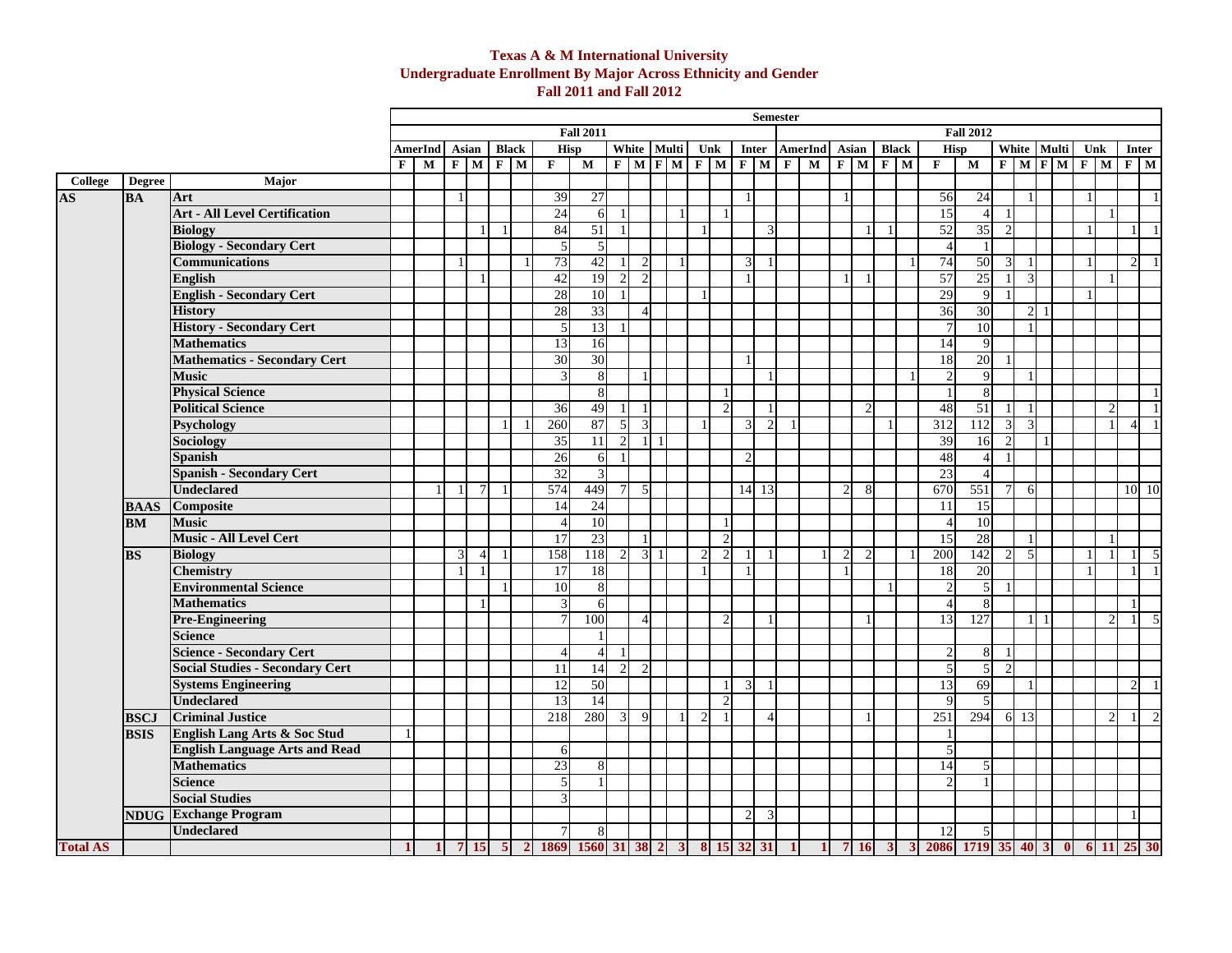## **Undergraduate Enrollment By Major Across Ethnicity and Gender Fall 2011 and Fall 2012**

|                  |               |                                              |              |                |                       |                        |                         |                         |                    |                         |                |                |                |                |                |                |                |                | <b>Semester</b> |                         |                |              |               |            |                         |                          |                |                       |                 |              |                   |              |                          |                         |
|------------------|---------------|----------------------------------------------|--------------|----------------|-----------------------|------------------------|-------------------------|-------------------------|--------------------|-------------------------|----------------|----------------|----------------|----------------|----------------|----------------|----------------|----------------|-----------------|-------------------------|----------------|--------------|---------------|------------|-------------------------|--------------------------|----------------|-----------------------|-----------------|--------------|-------------------|--------------|--------------------------|-------------------------|
|                  |               |                                              |              |                |                       |                        |                         |                         |                    | <b>Fall 2011</b>        |                |                |                |                |                |                |                |                |                 |                         |                |              |               |            |                         | <b>Fall 2012</b>         |                |                       |                 |              |                   |              |                          |                         |
|                  |               |                                              |              | <b>AmerInd</b> |                       | Asian                  |                         | <b>Black</b>            |                    | <b>Hisp</b>             |                | White          | Multi          |                | Unk            |                |                | Inter          |                 | <b>AmerInd</b>          | Asian          |              | <b>Black</b>  |            | <b>Hisp</b>             |                          |                |                       |                 | White Multi  | Unk               |              | Inter                    |                         |
|                  |               |                                              | $\mathbf{F}$ | M              |                       | F M                    |                         | $F$ M                   | $\mathbf{F}$       | $\overline{\mathbf{M}}$ |                |                |                |                | F M F M F M    |                |                | $F$ M          | $\mathbf F$     | $\overline{\mathbf{M}}$ | $F$ M          |              | $F$ M         |            | $\mathbf{F}$            | $\overline{M}$           |                |                       |                 |              | $F$ M $F$ M $F$ M |              | $F$ M                    |                         |
| College          | <b>Degree</b> | Major                                        |              |                |                       |                        |                         |                         |                    |                         |                |                |                |                |                |                |                |                |                 |                         |                |              |               |            |                         |                          |                |                       |                 |              |                   |              |                          |                         |
|                  |               |                                              |              |                |                       |                        |                         |                         |                    |                         |                |                |                |                |                |                |                |                |                 |                         |                |              |               |            |                         |                          |                |                       |                 |              |                   |              |                          |                         |
| <b>ED</b>        | <b>BS</b>     | <b>Communication Disorders</b>               |              |                |                       |                        |                         |                         | 299                | 32                      | 6              |                |                |                |                |                |                |                |                 |                         |                |              |               |            | 325                     | 38                       | $\overline{7}$ |                       |                 |              |                   |              |                          |                         |
|                  |               | <b>Fitness and Sports</b>                    |              |                |                       | $\overline{2}$         | $\overline{4}$          |                         | 33                 | 39                      | $\overline{4}$ | $\Delta$       |                |                |                |                |                | $\overline{3}$ |                 |                         |                |              | 3             | 6          | 35                      | 61                       | $\overline{4}$ | $\overline{4}$        |                 |              | - 1               |              |                          | 3                       |
|                  |               | <b>Fitness and Sports - All Level Cert</b>   |              |                |                       |                        | $\overline{2}$          | $\mathcal{R}$           | 44                 | 105                     |                |                |                |                | $\mathcal{D}$  |                |                |                |                 |                         |                |              |               |            | 23                      | 53                       |                |                       |                 |              | $\mathcal{D}$     |              |                          |                         |
|                  |               | <b>Kinesiology</b>                           |              |                |                       |                        |                         |                         |                    |                         |                |                |                |                |                |                |                |                |                 |                         |                |              | $\mathcal{D}$ |            | $\mathbf{Q}$            | 20                       | - 1            |                       |                 |              |                   |              |                          | $\overline{4}$          |
|                  |               | <b>Kinesiology - All Level Cert</b>          |              |                |                       |                        |                         |                         |                    |                         |                |                |                |                |                |                |                |                |                 |                         |                |              |               |            | 8                       | 17                       |                |                       |                 |              |                   |              |                          | $\overline{1}$          |
|                  |               | <b>Special Education</b>                     |              |                |                       |                        |                         |                         | $\mathbf Q$        |                         |                |                |                |                |                |                |                |                |                 |                         |                |              |               |            | $\overline{c}$          |                          |                |                       |                 |              |                   |              |                          |                         |
|                  |               | <b>Special Education - All Level Cert</b>    |              |                |                       |                        |                         |                         | 51                 | 12                      | 3              |                |                |                |                |                |                |                |                 |                         |                |              |               |            | 50                      | 13                       | 3              |                       |                 |              |                   |              | $\mathcal{R}$            |                         |
|                  |               | <b>Undeclared</b>                            |              |                |                       |                        |                         |                         | $\mathbf{\hat{z}}$ |                         |                |                |                |                |                |                |                |                |                 |                         |                |              |               |            | 6                       | $\overline{\phantom{0}}$ |                |                       |                 |              |                   |              |                          |                         |
|                  | <b>BSIS</b>   | <b>Bilingual Education</b>                   |              |                |                       |                        |                         |                         |                    |                         |                |                |                |                |                |                |                |                |                 |                         |                |              |               |            | $\mathbf{3}$            |                          |                |                       |                 |              |                   |              |                          |                         |
|                  |               | <b>Bilingual Education - 4-8</b>             |              |                |                       |                        |                         |                         |                    |                         |                |                |                |                |                |                |                |                |                 |                         |                |              |               |            | $\overline{\mathbf{z}}$ | $\leq$                   |                |                       |                 |              |                   |              |                          |                         |
|                  |               | <b>Bilingual Education - EC-6</b>            |              |                |                       |                        |                         |                         | 185                |                         |                |                |                |                |                |                | 5 <sub>l</sub> |                |                 |                         |                |              |               |            | 162                     | $\overline{3}$           | $\blacksquare$ |                       |                 |              |                   |              | $\overline{\phantom{a}}$ |                         |
|                  |               | <b>Bilingual Generalist</b>                  |              |                |                       |                        |                         |                         |                    |                         |                |                |                |                |                |                |                |                |                 |                         |                |              |               |            |                         |                          |                |                       |                 |              |                   |              |                          |                         |
|                  |               | <b>Bilingual Generalist - 4th - 8th Cert</b> |              |                |                       |                        |                         |                         |                    |                         |                |                |                |                |                |                |                |                |                 |                         |                |              |               |            |                         |                          |                |                       |                 |              |                   |              |                          |                         |
|                  |               | <b>Early Childhood Education</b>             |              |                |                       |                        |                         |                         | 244                | $\mathbf Q$             | -1             |                |                |                | $\mathcal{D}$  |                |                |                |                 |                         |                |              |               |            | 125                     | $\tau$                   | 3              |                       |                 |              |                   | - 1          |                          |                         |
|                  |               | NDUG Undeclared                              |              |                |                       |                        |                         |                         |                    |                         |                |                |                |                |                |                |                |                |                 |                         |                |              |               |            |                         |                          |                |                       |                 |              |                   |              |                          |                         |
| <b>Total ED</b>  |               |                                              |              | $\mathbf{0}$   | $\mathbf{3}$          | $\overline{2}$         |                         | $7\overline{10}$        | 881                | 207 18                  |                |                | 60             | $\bullet$      | -6             | $\blacksquare$ | $\overline{7}$ | $\overline{4}$ |                 | $\mathbf{0}$            | $\overline{4}$ | $\mathbf{0}$ |               | $5\quad10$ | 755                     | 222                      | <b>20</b>      |                       | 70              | $\bullet$    | 6                 | $\mathbf{1}$ | 8 <sup>1</sup>           | $\boldsymbol{8}$        |
|                  |               |                                              |              |                |                       |                        |                         |                         |                    |                         |                |                |                |                |                |                |                |                |                 |                         |                |              |               |            |                         |                          |                |                       |                 |              |                   |              |                          |                         |
|                  | <b>BSN</b>    | <b>Nursing</b>                               |              |                | $\overline{4}$        | $\overline{4}$         | $\overline{5}$          | 3                       | 308                | 120                     | $\overline{7}$ |                |                |                | 3              | $\overline{1}$ | $\overline{7}$ | 3              |                 |                         | $\overline{2}$ | 3            | 3             |            | 342                     | 103                      | 8              |                       |                 |              |                   |              | 5                        | $\overline{2}$          |
| <b>NH</b>        |               | <b>NDUG</b> Undeclared                       |              |                |                       |                        |                         |                         |                    |                         |                |                |                |                |                |                |                |                |                 |                         |                |              |               |            |                         |                          |                |                       |                 |              |                   |              |                          |                         |
| <b>Total NH</b>  |               |                                              | $\Omega$     |                | $\boldsymbol{\Delta}$ | $\boldsymbol{\Lambda}$ | $\overline{\mathbf{5}}$ | $\mathbf{3}$            | 308                | 121                     | $\overline{7}$ |                | 0 <sub>0</sub> | $\blacksquare$ | $\overline{3}$ | $\blacksquare$ | $\overline{7}$ | $\overline{3}$ | $\mathbf{0}$    | $\mathbf{0}$            | $\mathcal{D}$  | $\mathbf{3}$ | 3             |            | 342                     | 103                      | $\mathbf{8}$   |                       | 10 <sup>1</sup> | $\mathbf{0}$ | $\mathbf{A}$      |              | $\overline{5}$           | $\overline{2}$          |
|                  |               |                                              |              |                |                       |                        |                         |                         |                    |                         |                |                |                |                |                |                |                |                |                 |                         |                |              |               |            |                         |                          |                |                       |                 |              |                   |              |                          |                         |
| <b>SSB</b>       | <b>BBA</b>    | <b>Accounting</b>                            |              |                | $\mathcal{D}$         |                        | $\mathcal{R}$           |                         | 104                | 80                      | 3              |                |                |                |                |                |                | 3              |                 |                         |                |              |               |            | 111                     | 88                       | 3              |                       |                 |              |                   |              | 3                        | 5                       |
|                  |               | <b>BBA</b> - Business Administration         |              |                |                       |                        |                         |                         | 52                 | 65                      | $\mathcal{D}$  |                |                |                |                |                | 3              | $\overline{5}$ |                 |                         |                |              |               |            | 85                      | 75                       | $\mathbf{1}$   | $\mathcal{D}$         |                 |              |                   |              | 2                        | $\overline{\mathbf{3}}$ |
|                  |               | <b>BBA</b> - Finance                         |              |                |                       |                        |                         |                         | 28                 | 34                      |                |                |                |                |                |                |                | 2              |                 |                         |                |              |               |            | 27                      | 37                       |                |                       |                 |              |                   |              |                          | 2                       |
|                  |               | <b>BBA</b> - International Economics         |              |                |                       |                        |                         |                         | 10                 | 22                      |                |                |                |                |                |                |                | 6              |                 |                         |                |              |               |            | 11                      | 21                       |                |                       |                 |              |                   |              | -1                       | $\overline{7}$          |
|                  |               | <b>BBA</b> - Management                      |              |                |                       |                        |                         |                         | 54                 | 62                      | 2              |                |                |                |                |                | $\mathcal{D}$  | $\overline{3}$ |                 |                         |                |              |               |            | $\overline{45}$         | 56                       |                | 5 <sup>l</sup>        |                 |              |                   |              |                          | $\overline{3}$          |
|                  |               | <b>BBA</b> - Marketing                       |              |                |                       |                        | $\mathfrak{D}$          |                         | 32                 | 38                      |                | $\overline{5}$ |                |                |                |                | $\mathbf{1}$   | $\overline{4}$ |                 |                         |                |              |               |            | 33                      | 39                       | $\overline{1}$ | $\boldsymbol{\Delta}$ |                 |              |                   |              |                          | 2                       |
|                  |               | <b>Business Administration</b>               |              |                |                       |                        |                         |                         | 50                 | 61                      |                |                |                |                |                |                |                | $\overline{2}$ |                 |                         |                |              |               |            | 31                      | 36                       |                |                       |                 |              |                   |              |                          | $\overline{2}$          |
|                  |               | <b>Management Information Systems</b>        |              |                |                       |                        |                         |                         | 16                 | $\overline{54}$         |                |                |                |                |                |                |                |                |                 |                         |                |              |               |            | 14                      | 58                       |                |                       |                 |              |                   |              |                          |                         |
|                  |               | <b>Undeclared</b>                            |              |                |                       |                        |                         |                         |                    |                         |                |                |                |                |                |                |                |                |                 |                         |                |              |               |            | 6                       | 16                       |                |                       |                 |              |                   |              |                          |                         |
|                  |               | <b>NDUG</b> Exchange Program                 |              |                |                       |                        |                         |                         |                    |                         |                |                |                |                |                |                | $\overline{4}$ | $\mathbf{1}$   |                 |                         |                |              |               |            |                         |                          |                |                       |                 |              |                   |              | $\overline{5}$           | $\overline{4}$          |
|                  |               | <b>Undeclared</b>                            |              |                |                       |                        |                         |                         |                    |                         |                |                |                |                |                |                |                |                |                 |                         |                |              |               |            |                         |                          |                |                       |                 |              |                   |              |                          |                         |
| <b>Total SSB</b> |               |                                              | $\mathbf{0}$ | $\bf{0}$       | $\overline{2}$        | $\sqrt{5}$             | 5                       | $\overline{\mathbf{5}}$ | 352                | 425                     | 9              |                | $9 \mid 1$     | $\mathbf{0}$   | $\mathbf{1}$   |                | 4 13 27        |                | $\mathbf{0}$    | $\mathbf{0}$            | $\mathbf{1}$   |              |               |            | 363                     | 428                      |                | 7 13 1                |                 | $\mathbf{1}$ | $\mathbf{2}$      |              | 3 12 28                  |                         |
| <b>Total</b>     |               |                                              |              |                |                       |                        |                         | 2 16 26 22 20           | 3410               | 2313 65 53 3            |                |                |                |                | <b>18</b>      | 21             | 59             | 65             |                 |                         |                | 22           |               | 24         | 3546                    | 2472                     |                | 70 61                 | $\overline{4}$  |              | <b>18</b>         | <b>16</b>    | 50                       | 68                      |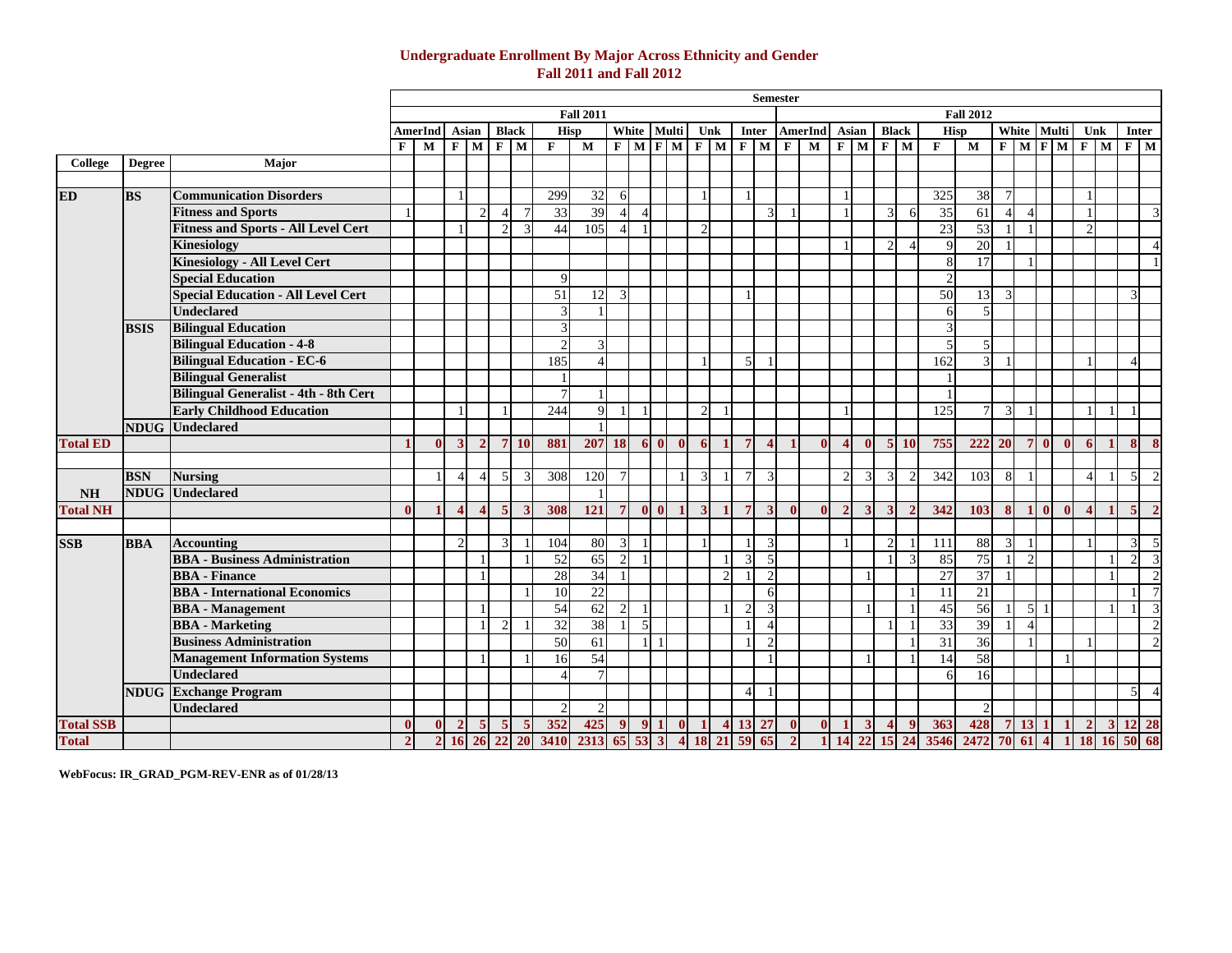## **Texas A & M International University First-Time-in-College Retention By College, Degree and Major**

|                 |               |                                        |                         |                  |         |                 | <b>Semester</b>  |                    |                 |                  |         |
|-----------------|---------------|----------------------------------------|-------------------------|------------------|---------|-----------------|------------------|--------------------|-----------------|------------------|---------|
|                 |               |                                        |                         | <b>Fall 2009</b> |         |                 | <b>Fall 2010</b> |                    |                 | <b>Fall 2011</b> |         |
|                 |               |                                        | <b>FTIC</b>             | <b>Cnt Ret</b>   |         | <b>FTIC</b>     | <b>Cnt Ret</b>   |                    | <b>FTIC</b>     | <b>Cnt Ret</b>   |         |
| <b>College</b>  | <b>Degree</b> | Major                                  | Cnt                     | <b>Next Fall</b> | $%$ Ret | $\mathbf{Cnt}$  | <b>Next Fall</b> | $%$ Ret            | $\mathbf{Cnt}$  | <b>Next Fall</b> | $%$ Ret |
| AS              | <b>BA</b>     | Art                                    | $\mathbf{1}$            | $\overline{0}$   | .00     | 6               | $\mathfrak{2}$   | 33.33              | $\overline{4}$  | 4                | 100.00  |
|                 |               | <b>Art - All Level Certification</b>   | $\overline{2}$          | $\mathbf{1}$     | 50.00   | 5               | $\overline{4}$   | 80.00              | $\overline{7}$  | $\overline{4}$   | 57.14   |
|                 |               | <b>Biology</b>                         | 45                      | $\overline{33}$  | 73.33   | 51              | $\overline{38}$  | $\overline{74.51}$ | $\overline{23}$ | $\overline{15}$  | 65.22   |
|                 |               | <b>Biology - Secondary Cert</b>        |                         |                  |         |                 | $\mathbf{1}$     | 100.00             | 1               | $\mathbf{1}$     | 100.00  |
|                 |               | <b>Communications</b>                  | $\overline{12}$         | 11               | 91.67   | 17              | 13               | 76.47              | 16              | 11               | 68.75   |
|                 |               | <b>English</b>                         | $\overline{3}$          | $\overline{2}$   | 66.67   | 8               | $\overline{4}$   | 50.00              | $\overline{4}$  | $\overline{4}$   | 100.00  |
|                 |               | <b>English - Secondary Cert</b>        | $\overline{4}$          | 3                | 75.00   | $\overline{7}$  | $\overline{4}$   | 57.14              | $\overline{2}$  | $\sqrt{2}$       | 100.00  |
|                 |               | <b>History</b>                         | $\overline{2}$          | $\overline{2}$   | 100.00  | 6               | $\overline{5}$   | 83.33              | $\overline{4}$  | $\overline{4}$   | 100.00  |
|                 |               | <b>History - Secondary Cert</b>        | $\overline{\mathbf{4}}$ | $\mathbf{1}$     | 25.00   | 5               | 4                | 80.00              | $\overline{2}$  | $\mathfrak{2}$   | 100.00  |
|                 |               | <b>Mathematics</b>                     | 9                       | 5                | 55.56   | $\overline{7}$  | $\overline{5}$   | 71.43              | $\overline{5}$  | $\overline{4}$   | 80.00   |
|                 |               | <b>Mathematics - Secondary Cert</b>    | 13                      | 11               | 84.62   | 10              | $\overline{7}$   | 70.00              | $\overline{6}$  | $\overline{4}$   | 66.67   |
|                 |               | <b>Music</b>                           | 8                       | 6                | 75.00   | 5               | $\overline{4}$   | 80.00              | $\overline{3}$  | $\mathbf{1}$     | 33.33   |
|                 |               | <b>Physical Science</b>                | 19                      | 12               | 63.16   | 6               | $\overline{2}$   | 33.33              | $\overline{3}$  | $\mathbf{1}$     | 33.33   |
|                 |               | <b>Political Science</b>               | 10                      | 8                | 80.00   | $\overline{9}$  | $\overline{8}$   | 88.89              | 12              | 11               | 91.67   |
|                 |               | <b>Psychology</b>                      | 40                      | 29               | 72.50   | $\overline{52}$ | 33               | 63.46              | $\overline{51}$ | 32               | 62.75   |
|                 |               | Sociology                              |                         |                  |         | $\overline{2}$  | $\mathbf{1}$     | 50.00              | $\overline{4}$  | $\overline{2}$   | 50.00   |
|                 |               | <b>Spanish</b>                         | $\overline{3}$          | $\overline{2}$   | 66.67   |                 |                  |                    |                 |                  |         |
|                 |               | <b>Spanish - Secondary Cert</b>        | $\overline{1}$          | $\mathbf{1}$     | 100.00  | $\overline{2}$  | $\overline{2}$   | 100.00             | $\overline{2}$  | $\mathbf{1}$     | 50.00   |
|                 |               | <b>Undeclared</b>                      | 34                      | 23               | 67.65   | 28              | $\overline{18}$  | 64.29              | 39              | $\overline{33}$  | 84.62   |
|                 | <b>BAAS</b>   | <b>Composite</b>                       | $6 \mid$                | 6                | 100.00  | 1               | 1                | 100.00             | 1               | $\overline{0}$   | .00     |
|                 | <b>BM</b>     | <b>Music</b>                           | $\overline{2}$          | $\mathbf 1$      | 50.00   |                 | $\overline{0}$   | .00                |                 | $\mathbf{1}$     | 100.00  |
|                 |               | <b>Music - All Level Cert</b>          | $\overline{7}$          | 5                | 71.43   | $\overline{8}$  | 6                | 75.00              | $\overline{12}$ | $\infty$         | 66.67   |
|                 | <b>BS</b>     | <b>Biology</b>                         | 49                      | 35               | 71.43   | 58              | $\overline{39}$  | 67.24              | 93              | 69               | 74.19   |
|                 |               | <b>Chemistry</b>                       | 6                       | $\mathbf{1}$     | 16.67   | $\overline{17}$ | 12               | 70.59              | 12              | 10               | 83.33   |
|                 |               | <b>Environmental Science</b>           | $\overline{5}$          | 3                | 60.00   |                 | $\mathbf{1}$     | 100.00             |                 | $\Omega$         | .00     |
|                 |               | <b>Mathematics</b>                     | $\overline{1}$          | $\mathbf{1}$     | 100.00  |                 |                  |                    |                 |                  |         |
|                 |               | <b>Pre-Engineering</b>                 | 13                      | $\overline{12}$  | 92.31   | 54              | $\overline{36}$  | 66.67              | $\overline{30}$ | 19               | 63.33   |
|                 |               | <b>Science</b>                         | $\mathbf{1}$            | $\overline{0}$   | .00     |                 |                  |                    |                 |                  |         |
|                 |               | <b>Social Studies - Secondary Cert</b> |                         |                  |         | 3               | 3                | 100.00             |                 |                  |         |
|                 |               | <b>Systems Engineering</b>             | $\overline{3}$          | $\mathbf 1$      | 33.33   | $\overline{22}$ | $\overline{12}$  | 54.55              | 5               | 5                | 100.00  |
|                 |               | <b>Undeclared</b>                      | 22                      | 16               | 72.73   | 29              | 18               | 62.07              | 10              | $6 \overline{6}$ | 60.00   |
|                 | <b>BSCJ</b>   | <b>Criminal Justice</b>                | 74                      | $\overline{53}$  | 71.62   | 85              | 58               | 68.24              | $\overline{76}$ | 51               | 67.11   |
|                 | <b>BSIS</b>   | <b>English Language Arts and Read</b>  | $\overline{2}$          | $\overline{2}$   | 100.00  |                 |                  |                    |                 |                  |         |
|                 |               | <b>Science</b>                         |                         |                  |         | $\mathbf{1}$    |                  | 100.00             | 1               | $\mathbf{1}$     | 100.00  |
|                 | <b>NDUG</b>   | <b>Undeclared</b>                      | $\overline{c}$          | $\Omega$         | .00     |                 |                  |                    |                 |                  |         |
| <b>Total AS</b> |               |                                        | 403                     | 286              | 70.97   | 507             | 342              | 67.46              | 430             | 306              | 71.16   |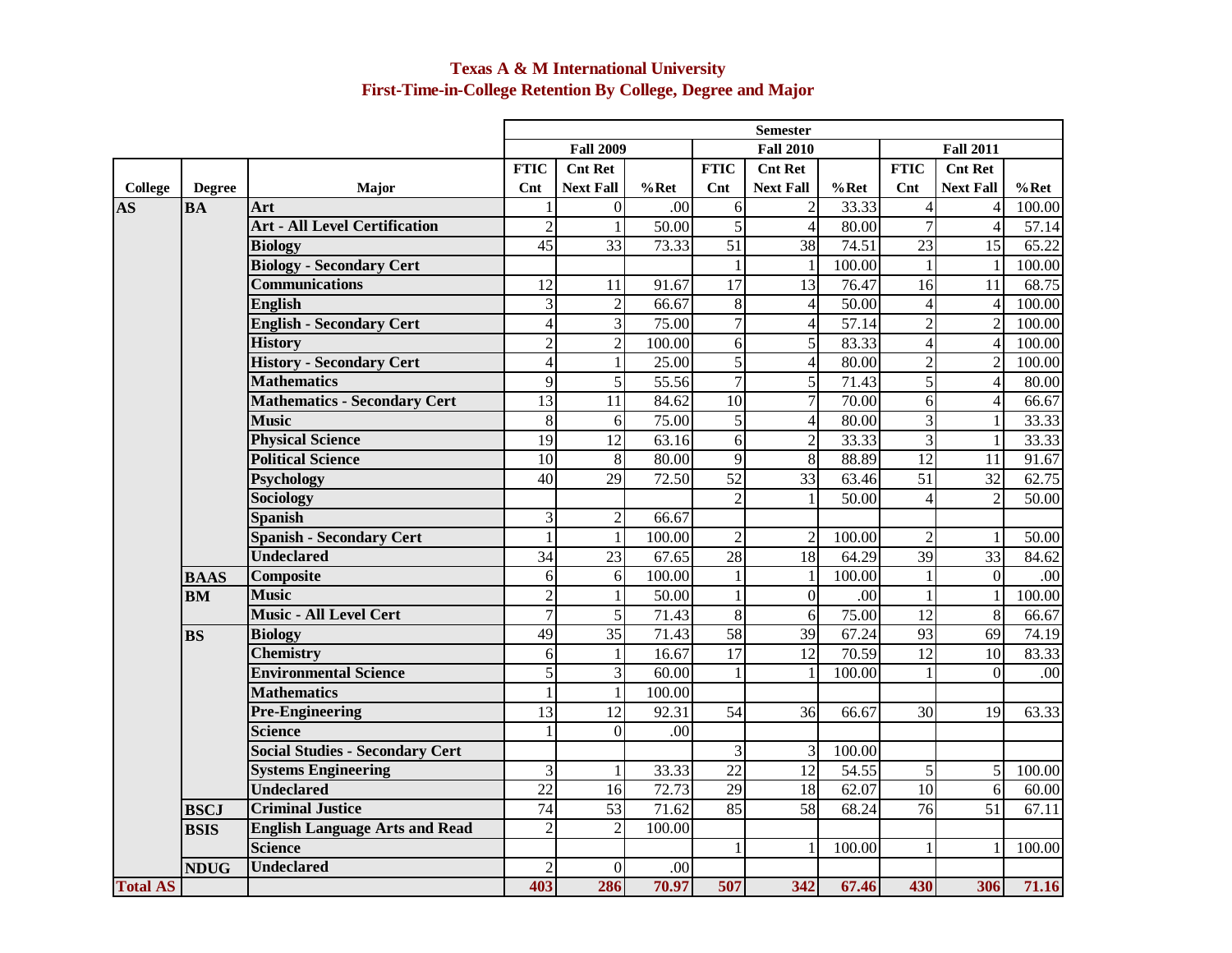|                  |               |                                              |                 |                          |         |                 | <b>Semester</b>  |         |                 |                  |         |
|------------------|---------------|----------------------------------------------|-----------------|--------------------------|---------|-----------------|------------------|---------|-----------------|------------------|---------|
|                  |               |                                              |                 | <b>Fall 2009</b>         |         |                 | <b>Fall 2010</b> |         |                 | <b>Fall 2011</b> |         |
|                  |               |                                              | <b>FTIC</b>     | <b>Cnt Ret</b>           |         | <b>FTIC</b>     | <b>Cnt Ret</b>   |         | <b>FTIC</b>     | <b>Cnt Ret</b>   |         |
| <b>College</b>   | <b>Degree</b> | Major                                        | Cnt             | <b>Next Fall</b>         | $%$ Ret | Cnt             | <b>Next Fall</b> | $%$ Ret | $\mathbf{Cnt}$  | <b>Next Fall</b> | $%$ Ret |
|                  |               |                                              |                 |                          |         |                 |                  |         |                 |                  |         |
| <b>ED</b>        | <b>BS</b>     | <b>Communication Disorders</b>               | 9               |                          | 77.78   | 28              | 24               | 85.71   | 29              | 21               | 72.41   |
|                  |               | <b>Fitness and Sports</b>                    | $\overline{7}$  | 6                        | 85.71   | 16              | 9                | 56.25   | 10              | 6                | 60.00   |
|                  |               | <b>Fitness and Sports - All Level Cert</b>   | 11              | 8                        | 72.73   | $\overline{18}$ | 13               | 72.22   | 19              | 16               | 84.21   |
|                  |               | <b>Special Education</b>                     |                 |                          |         |                 | $\overline{0}$   | .00     |                 |                  |         |
|                  |               | <b>Special Education - All Level Cert</b>    | $\overline{2}$  | $\overline{2}$           | 100.00  | $\overline{5}$  | 3                | 60.00   |                 |                  |         |
|                  |               | <b>Undeclared</b>                            | 10              | $\mathbf{Q}$             | 90.00   | $\overline{4}$  | $\overline{2}$   | 50.00   |                 | 1                | 100.00  |
|                  | <b>BSIS</b>   | <b>Bilingual Education</b>                   |                 |                          |         |                 |                  | 100.00  |                 | 1                | 100.00  |
|                  |               | <b>Bilingual Education - 4-8</b>             | 3               | $\overline{2}$           | 66.67   | $\overline{4}$  | $\overline{2}$   | 50.00   |                 |                  |         |
|                  |               | <b>Bilingual Education - EC-6</b>            | 6               | $\overline{\mathcal{A}}$ | 66.67   | 8               | $\overline{4}$   | 50.00   | $\overline{4}$  | $\overline{2}$   | 50.00   |
|                  |               | <b>Bilingual Generalist</b>                  | 3               | $\overline{2}$           | 66.67   |                 |                  |         |                 |                  |         |
|                  |               | <b>Bilingual Generalist - 4th - 8th Cert</b> | $\overline{2}$  | $\overline{c}$           | 100.00  |                 |                  |         |                 |                  |         |
|                  |               | <b>Early Childhood Education</b>             | 50              | $\overline{38}$          | 76.00   | $\overline{38}$ | 25               | 65.79   | 14              | 12               | 85.71   |
|                  | <b>NDUG</b>   | <b>Undeclared</b>                            |                 |                          |         |                 |                  |         |                 | 1                | 100.00  |
| <b>Total ED</b>  |               |                                              | 103             | 80                       | 77.67   | 123             | 83               | 67.48   | $\overline{79}$ | 60               | 75.95   |
|                  |               |                                              |                 |                          |         |                 |                  |         |                 |                  |         |
| NH               | <b>BSN</b>    | <b>Nursing</b>                               | 86              | 61                       | 70.93   | 118             | 74               | 62.71   | 83              | 60               | 72.29   |
| <b>Total NH</b>  |               |                                              | 86              | 61                       | 70.93   | 118             | 74               | 62.71   | 83              | 60               | 72.29   |
| <b>SSB</b>       | <b>BBA</b>    | <b>Accounting</b>                            | 24              | 17                       | 70.83   | 26              | 20               | 76.92   | 27              | 18               | 66.67   |
|                  |               | <b>BBA - Business Administration</b>         | $\,8\,$         | $\overline{2}$           | 25.00   | $\mathbf{1}$    | $\overline{0}$   | .00     | $\overline{22}$ | 17               | 77.27   |
|                  |               | <b>BBA</b> - Finance                         | $\overline{c}$  | $\overline{2}$           | 100.00  | $\overline{7}$  | 6                | 85.71   | 9               | 8                | 88.89   |
|                  |               | <b>BBA</b> - International Economics         | 5               | 5                        | 100.00  | $\overline{4}$  | 3                | 75.00   | 7               | 5                | 71.43   |
|                  |               | <b>BBA</b> - Management                      | $\overline{15}$ | 12                       | 80.00   | $\overline{12}$ | 12               | 100.00  | $\overline{12}$ | 7                | 58.33   |
|                  |               | <b>BBA</b> - Marketing                       | 10              | 6                        | 60.00   | $\overline{12}$ | $\overline{7}$   | 58.33   | $\overline{8}$  | 6                | 75.00   |
|                  |               | <b>Business Administration</b>               | 45              | 39                       | 86.67   | $\overline{42}$ | 25               | 59.52   | $\overline{13}$ | 11               | 84.62   |
|                  |               | <b>Management Information Systems</b>        | $\overline{7}$  | 6                        | 85.71   | $\overline{4}$  | $\overline{4}$   | 100.00  | 3               | $\overline{2}$   | 66.67   |
|                  |               | <b>Undeclared</b>                            | 15              | 11                       | 73.33   | 10              | 9                | 90.00   |                 | $\mathbf{1}$     | 100.00  |
| <b>Total SSB</b> |               |                                              | 131             | 100                      | 76.34   | 118             | 86               | 72.88   | 102             | 75               | 73.53   |
| <b>Total</b>     |               |                                              | 723             | 527                      | 72.89   | 866             | 585              | 67.55   | 694             | 501              | 72.19   |

*WebFocus: IR\_PGM-REV-RET-2013 as of 01/28/13*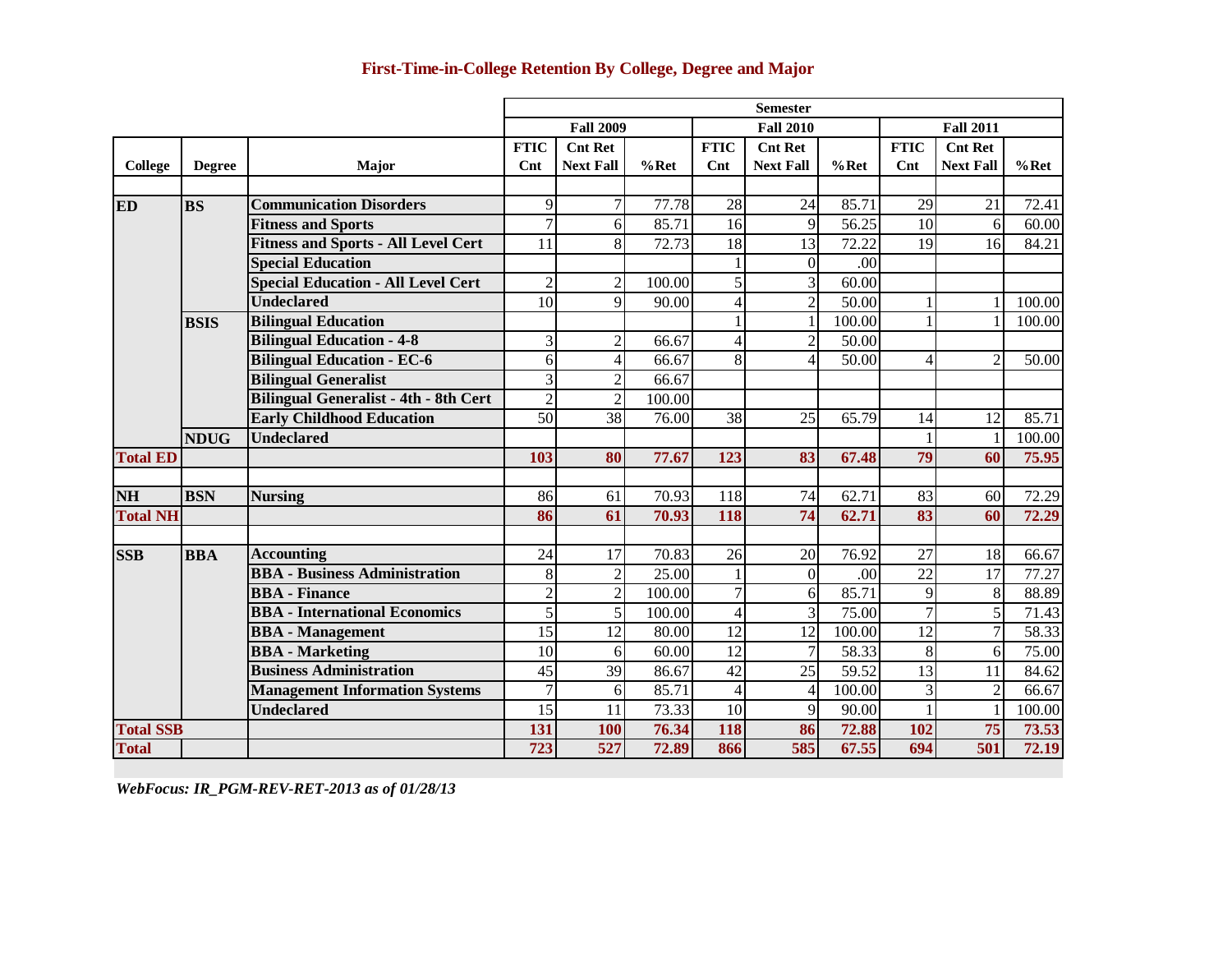## **Texas A & M International University First-Time-in-College Graduation Rates By College, Degree and Major**

|                 |               |                                       |                  |                  |                      |                  |                 |                        | <b>Semester</b>  |                  |                 |                   |                   |                  |
|-----------------|---------------|---------------------------------------|------------------|------------------|----------------------|------------------|-----------------|------------------------|------------------|------------------|-----------------|-------------------|-------------------|------------------|
|                 |               |                                       |                  |                  | <b>Fall 2004</b>     |                  |                 |                        | <b>Fall 2005</b> |                  |                 |                   | <b>Fall 2006</b>  |                  |
|                 |               |                                       | <b>FTIC</b>      | $4th$ Yr         | 5th Yr               | 6th Yr           | <b>FTIC</b>     |                        | 4th Yr 5th Yr    | 6th Yr           | <b>FTIC</b>     | $4th$ Yr          | 5th Yr            | 6th Yr           |
| <b>College</b>  | <b>Degree</b> | Major                                 | Count            | Rate             | Rate                 | Rate             | Count           | Rate                   | Rate             | Rate             | Count           | Rate              | Rate              | Rate             |
|                 |               |                                       |                  |                  |                      |                  |                 |                        |                  |                  |                 |                   |                   |                  |
| <b>AS</b>       | <b>BA</b>     | Art                                   | $\overline{4}$   | $\overline{.00}$ | .00                  | .00              | $\mathbf{1}$    | $\overline{.00}$       | $\overline{00}$  | $\overline{.00}$ | 3               | .00               | 33.33             | 33.33            |
|                 |               | <b>Art - All Level Certification</b>  |                  |                  |                      |                  |                 | 1 100.00 100.00 100.00 |                  |                  | $\mathbf{1}$    | .00               | .00               | .00              |
|                 |               | <b>Biology</b>                        | 17               | 23.53            | 29.41                | 29.41            | 15              | 33.33                  | 40.00            | 53.33            | 10              | 20.00             | 40.00             | 40.00            |
|                 |               | <b>Biology - Secondary Cert</b>       |                  |                  |                      |                  |                 |                        |                  |                  | $\mathbf{1}$    | .00               | 100.00            | 100.00           |
|                 |               | <b>Communications</b>                 | $\,8\,$          | .00              | 25.00                | 37.50            | 9               | 33.33                  | 44.44            | 44.44            | 19              | 10.53             | 15.79             | 31.58            |
|                 |               | <b>English</b>                        | 3                | $\overline{00}$  | 33.33                | 66.67            | $\overline{7}$  | 28.57                  | 42.86            | 57.14            | 5               | 80.00             | 80.00             | 80.00            |
|                 |               | <b>English - Secondary Cert</b>       |                  |                  |                      |                  |                 |                        |                  |                  | $\overline{3}$  | 66.67             | 100.00            | 100.00           |
|                 |               | <b>English Language Arts and Read</b> | $\sqrt{2}$       | .00              | 50.00                | 50.00            |                 |                        |                  |                  |                 |                   |                   |                  |
|                 |               | <b>History</b>                        | $\mathbf{1}$     | .00              | .00                  | .00              | 5               | 40.00                  | 40.00            | 40.00            | 4               | 25.00             | 25.00             | 25.00            |
|                 |               | <b>History - Secondary Cert</b>       | 3                | .00              | 33.33                | 33.33            |                 |                        |                  |                  | $\overline{2}$  | $\overline{00}$   | .00               | .00              |
|                 |               | <b>Latin American Studies</b>         |                  |                  |                      |                  |                 |                        |                  |                  | $\mathbf{1}$    |                   | .00 100.00 100.00 |                  |
|                 |               | <b>Mathematics</b>                    | $\overline{4}$   | $\overline{.00}$ | .00                  | .00              | 5               | 20.00                  | 40.00            | 60.00            | $\overline{2}$  | .00               | $\overline{.00}$  | $\overline{.00}$ |
|                 |               | <b>Mathematics - Secondary Cert</b>   | $\overline{4}$   | 50.00            | 50.00                | 75.00            | $\overline{5}$  | .00                    | 20.00            | 40.00            | $\overline{4}$  | $\overline{00}$   | 25.00             | 25.00            |
|                 |               | <b>Music</b>                          | 5                | 20.00            | 20.00                | 20.00            | $\vert$         | .00                    | .00              | .00              | 6               | .00               | 16.67             | 16.67            |
|                 |               | <b>Physical Science</b>               | $\overline{19}$  | 5.26             | 21.05                | 26.32            | $\overline{22}$ | 4.55                   | 13.64            | 18.18            | $\overline{26}$ | $\overline{.00}$  | 7.69              | 15.38            |
|                 |               | <b>Political Science</b>              | $\boldsymbol{7}$ | $\overline{.00}$ | $\overline{.00}$     | $\overline{.00}$ | 10              | 30.00                  | 50.00            | 60.00            | 17              | 23.53             | 47.06             | 64.71            |
|                 |               | Psychology                            | $\overline{21}$  | 19.05            | 28.57                | 42.86            | $\overline{25}$ | 28.00                  | 36.00            | 36.00            | $\overline{26}$ | 23.08             | 42.31             | 42.31            |
|                 |               | Sociology                             | 3                | $\overline{.00}$ | .00                  | $\overline{.00}$ | $\mathbf{1}$    | .00                    | .00              | .00              | $\overline{2}$  | $\overline{00}$   | .00               | 50.00            |
|                 |               | <b>Spanish</b>                        | $\mathbf{1}$     |                  | 100.00 100.00 100.00 |                  |                 |                        |                  |                  | $\mathbf{1}$    | $\overline{.00}$  | .00               | .00              |
|                 |               | <b>Spanish - Secondary Cert</b>       | 1                | .00              | .00                  | .00              |                 |                        |                  |                  | $\mathbf{1}$    | .00               | .00               | .00              |
|                 |               | <b>Undeclared</b>                     | $\overline{50}$  | 4.00             | 22.00                | 30.00            | 48              | 6.25                   | 18.75            | 25.00            | 106             | $\overline{5.66}$ | 20.75             | 28.30            |
|                 | <b>BAAS</b>   | Composite                             |                  |                  |                      |                  | $\overline{4}$  | 25.00                  | 25.00            | 25.00            | $\overline{2}$  | 50.00             | 50.00             | 50.00            |
|                 | <b>BM</b>     | <b>Music</b>                          |                  |                  |                      |                  |                 |                        |                  |                  | $\overline{5}$  | $\overline{.00}$  | .00               | 20.00            |
|                 |               | <b>Music - All Level Cert</b>         | $\mathbf{1}$     | .00              | .00                  | .00              | $\mathbf{1}$    | .00                    | .00              | .00              | $\overline{9}$  | $\overline{00}$   | 22.22             | 22.22            |
|                 | <b>BS</b>     | <b>Biology</b>                        | 32               | 18.75            | 25.00                | 31.25            | 37              | 29.73                  | 43.24            | 56.76            | 43              | 37.21             | 41.86             | 46.51            |
|                 |               | <b>Chemistry</b>                      | 6                | 16.67            | 16.67                | 33.33            | 5               | 20.00                  | 40.00            | 40.00            | $\overline{5}$  | .00               | .00               | .00              |
|                 |               | <b>Environmental Science</b>          | $\overline{2}$   | .00              | 50.00                | 50.00            |                 |                        |                  |                  | $\mathbf{1}$    |                   | .00 100.00 100.00 |                  |
|                 |               | <b>Mathematics</b>                    | $\overline{4}$   | 25.00            | 50.00                | 50.00            |                 |                        |                  |                  |                 |                   |                   |                  |
|                 |               | <b>Undeclared</b>                     | $\mathbf{1}$     | $\overline{00}$  | $.00\,$              | 100.00           | $\overline{2}$  | $\overline{00}$        | $\overline{.00}$ | .00              | 5               | $\overline{00}$   | $\overline{.00}$  | .00              |
|                 | <b>BSCJ</b>   | <b>Criminal Justice</b>               | $\overline{44}$  | 9.09             | 18.18                | 29.55            | $\overline{27}$ | 22.22                  | 44.44            | 48.15            | 59              | 13.56             | 20.34             | 30.51            |
|                 | <b>BSIS</b>   | <b>Mathematics</b>                    |                  |                  |                      |                  | 1               | .00                    | .00              | 100.00           | $\overline{c}$  | .00 <sub>1</sub>  | .00               | .00              |
|                 |               | <b>Science</b>                        | $\mathbf{1}$     | .00              |                      | $.00$ 100.00     |                 |                        |                  |                  |                 |                   |                   |                  |
|                 | <b>BSW</b>    | <b>Social Work</b>                    | $\overline{4}$   | 50.00            | 50.00                | 50.00            | $\sqrt{2}$      | .00                    | .00              | .00              | $\mathbf{1}$    | .00               | .00.              | .00              |
|                 | <b>NDUG</b>   | <b>Undeclared</b>                     | $\overline{13}$  | $\overline{00}$  | .00                  | 7.69             | 10              | .00                    | 20.00            | 20.00            | 10              | .00.              | 20.00             | 20.00            |
| <b>Total AS</b> |               |                                       |                  | 261 11.11        | 21.84                | 30.27            | 247             | 19.03                  | 31.58            | 38.46            |                 | 382 13.61         | 25.92             | 32.72            |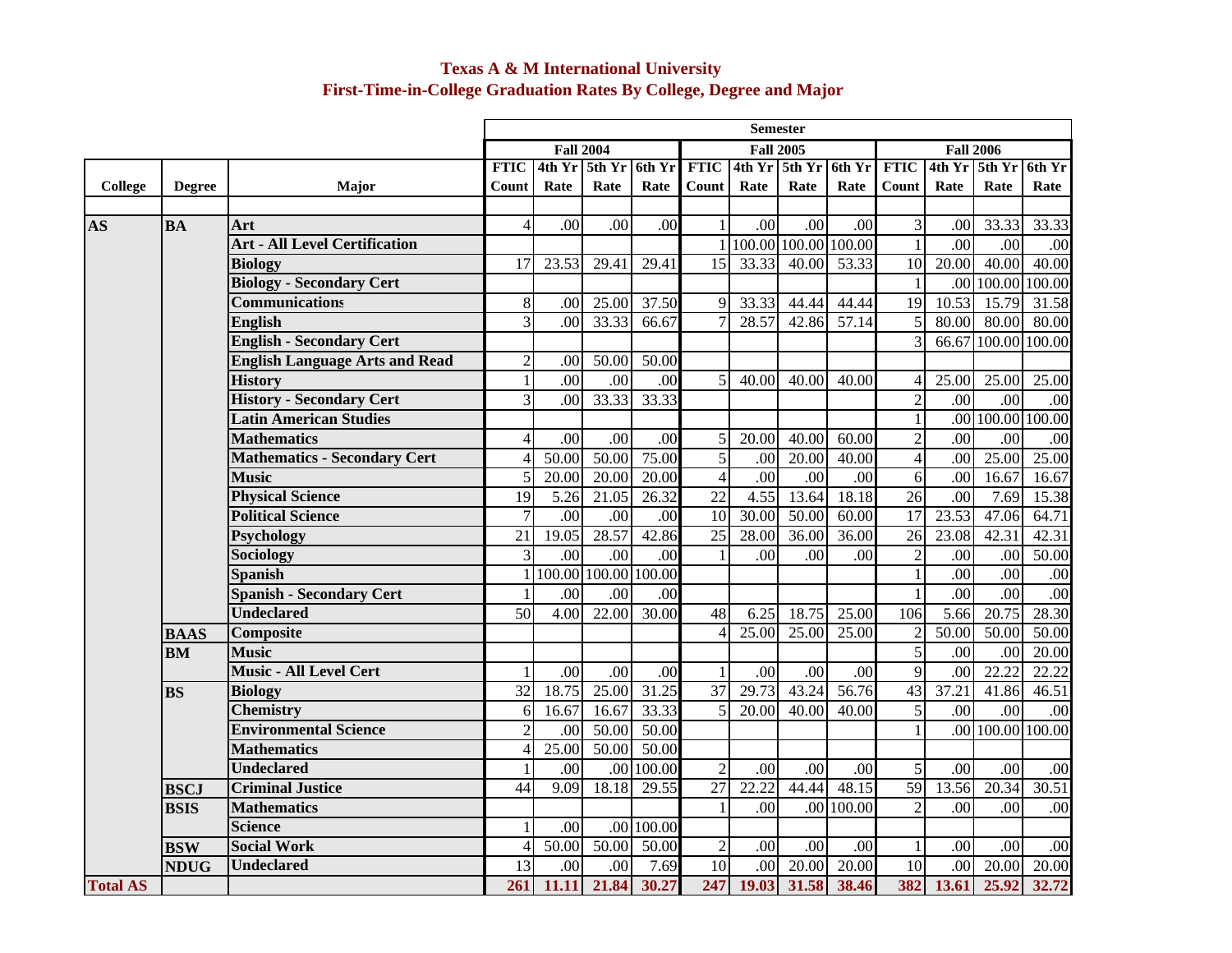## **First-Time-in-College Graduation Rates By College, Degree and Major**

|                  |               |                                              | <b>Semester</b>  |                        |                 |                  |                 |               |                  |        |                 |                 |               |        |
|------------------|---------------|----------------------------------------------|------------------|------------------------|-----------------|------------------|-----------------|---------------|------------------|--------|-----------------|-----------------|---------------|--------|
|                  |               |                                              | <b>Fall 2004</b> |                        |                 | <b>Fall 2005</b> |                 |               | <b>Fall 2006</b> |        |                 |                 |               |        |
|                  |               |                                              | <b>FTIC</b>      |                        | $4th$ Yr 5th Yr | 6th Yr           | <b>FTIC</b>     |               | 4th Yr 5th Yr    | 6th Yr | <b>FTIC</b>     |                 | 4th Yr 5th Yr | 6th Yr |
| College          | <b>Degree</b> | Major                                        | Count            | Rate                   | Rate            | Rate             | Count l         | Rate          | Rate             | Rate   | Count           | Rate            | Rate          | Rate   |
|                  |               |                                              |                  |                        |                 |                  |                 |               |                  |        |                 |                 |               |        |
| <b>ED</b>        | <b>BS</b>     | <b>Bilingual Generalist</b>                  |                  | 1 100.00 100.00 100.00 |                 |                  |                 |               |                  |        |                 |                 |               |        |
|                  |               | <b>Early Childhood Bilingual</b>             | 3                | 33.33                  | 33.33           | 33.33            |                 |               |                  |        |                 |                 |               |        |
|                  |               | <b>Early Childhood Education</b>             | 6                | 16.67                  | 50.00           | 66.67            | $\mathbf{1}$    | .00           | .00              | .00    |                 |                 |               |        |
|                  |               | <b>Fitness and Sports</b>                    |                  |                        |                 |                  | 3               | 33.33         | 66.67            | 66.67  | 1               | .00             | .00           | .00    |
|                  |               | <b>Fitness and Sports - All Level Cert</b>   | 14               | 7.14                   | 35.71           | 42.86            | $\mathbf{Q}$    | .00           | .00              | .00    | 20              | 10.00           | 40.00         | 45.00  |
|                  |               | <b>Reading</b>                               | $\mathbf{1}$     | .00                    | .00             | .00              |                 |               |                  |        |                 |                 |               |        |
|                  |               | <b>Special Education</b>                     |                  |                        |                 |                  |                 |               |                  |        | 1               | $\overline{00}$ | .00           | .00    |
|                  |               | <b>Special Education - All Level Cert</b>    |                  |                        |                 |                  |                 | .00           | .00              | .00    | 3               | 33.33           | 33.33         | 33.33  |
|                  |               | <b>Undeclared</b>                            | $\overline{2}$   | .00                    | .00             | .00              | 3               | 33.33         | 33.33            | 33.33  | $\overline{4}$  | .00             | 25.00         | 25.00  |
|                  | <b>BSIS</b>   | <b>Bilingual Generalist - 4th - 8th Cert</b> |                  |                        |                 |                  |                 | 100.00 100.00 |                  | 100.00 | $\mathfrak{I}$  | 50.00           | 50.00         | 50.00  |
|                  |               | <b>Early Childhood Education</b>             | 13               | 15.38                  | 30.77           | 46.15            | 31              | 32.26         | 51.61            | 58.06  | $\overline{54}$ | 31.48           | 51.85         | 62.96  |
|                  | <b>NDUG</b>   | <b>Undeclared</b>                            | $\mathbf{1}$     | .00                    | .00             | .00              |                 |               |                  |        |                 |                 |               |        |
| <b>Total ED</b>  |               |                                              | 41               | 14.63                  | 34.15           | 43.90            | 49              | 26.53         | 40.82            | 44.90  | 85              | 24.71           | 45.88         | 54.12  |
|                  |               |                                              |                  |                        |                 |                  |                 |               |                  |        |                 |                 |               |        |
| GU               | <b>BA</b>     | <b>Undeclared</b>                            | 34               | 2.94                   | 8.82            | 14.71            | 20              | .00           | 5.00             | 15.00  |                 |                 |               |        |
|                  | <b>NDUG</b>   | <b>Auditor</b>                               | $\mathbf{1}$     | .00                    | .00             | .00              |                 |               |                  |        |                 |                 |               |        |
| <b>Total GU</b>  |               |                                              | $\overline{35}$  | 2.86                   | 8.57            | 14.29            | 20              | .00           | 5.00             | 15.00  | $\bf{0}$        | .00             | .00           | .00    |
| <b>NH</b>        | <b>BSN</b>    | <b>Nursing</b>                               | 32               | 12.50                  | 25.00           | 43.75            | 29              | 10.34         | 34.48            | 41.38  | 47              | 21.28           | 31.91         | 36.17  |
| <b>Total NH</b>  |               |                                              | $\overline{32}$  | 12.50                  | 25.00           | 43.75            | $\overline{29}$ | 10.34         | 34.48            | 41.38  | 47              | 21.28           | 31.91         | 36.17  |
|                  |               |                                              |                  |                        |                 |                  |                 |               |                  |        |                 |                 |               |        |
| <b>SSB</b>       | <b>BBA</b>    | <b>Accounting</b>                            | 17               | 29.41                  | 41.18           | 70.59            | 10              | 50.00         | 70.00            | 70.00  | 21              | 47.62           | 61.90         | 71.43  |
|                  |               | <b>BBA - Business Administration</b>         | $\overline{33}$  | 24.24                  | 36.36           | 42.42            | 40              | 17.50         | 32.50            | 37.50  | $\overline{27}$ | 14.81           | 33.33         | 44.44  |
|                  |               | <b>BBA</b> - Finance                         | 5                | 40.00                  | 80.00           | 80.00            | $\overline{2}$  | .00           | .00              | 50.00  | 3               | 66.67           | 66.67         | 66.67  |
|                  |               | <b>BBA</b> - International Economics         | $\frac{4}{3}$    |                        | 100.00 100.00   | 100.00           | 3               | 33.33         | 33.33            | 33.33  | $\overline{3}$  | .00             | 33.33         | 33.33  |
|                  |               | <b>BBA</b> - Management                      | 1                | .00                    | .00             | .00              | 5               | 40.00         | 40.00            | 40.00  | 14              | 28.57           | 28.57         | 35.71  |
|                  |               | <b>BBA</b> - Marketing                       | 7                | 42.86                  | 42.86           | 42.86            | 5               | 60.00         | 80.00            | 80.00  |                 | 42.86           | 42.86         | 42.86  |
|                  |               | <b>Business Administration</b>               |                  |                        |                 |                  |                 |               |                  |        | $\overline{22}$ | 27.27           | 40.91         | 45.45  |
|                  |               | <b>Management Information Systems</b>        | 13               | 15.38                  | 38.46           | 46.15            | 19              | 21.05         | 42.11            | 42.11  | 18              | 11.11           | 33.33         | 33.33  |
|                  |               | <b>Undeclared</b>                            | $\overline{12}$  | 8.33                   | 33.33           | 41.67            |                 | 25.00         | 50.00            | 50.00  | 10              | 10.00           | 10.00         | 10.00  |
|                  | <b>NDUG</b>   | <b>Business Administration</b>               | 1 <sup>1</sup>   |                        | 100.00 100.00   | 100.00           |                 |               |                  |        |                 |                 |               |        |
| <b>Total SSB</b> |               |                                              | 93               | 27.96                  | 43.01           | 52.69            | 88              | 26.14         | 42.05            | 45.45  | 125             | 25.60           | 38.40         | 44.00  |
| <b>Total</b>     |               |                                              | 462              | 14.29                  | 26.41           | 35.71            | 433             | 19.86         | 33.72            | 39.72  | 639             | <b>18.00</b>    | 31.46         | 38.03  |

*WebFocus: IR\_UG\_PGM-REV-GR-RATES-2013 as of 01/29/13*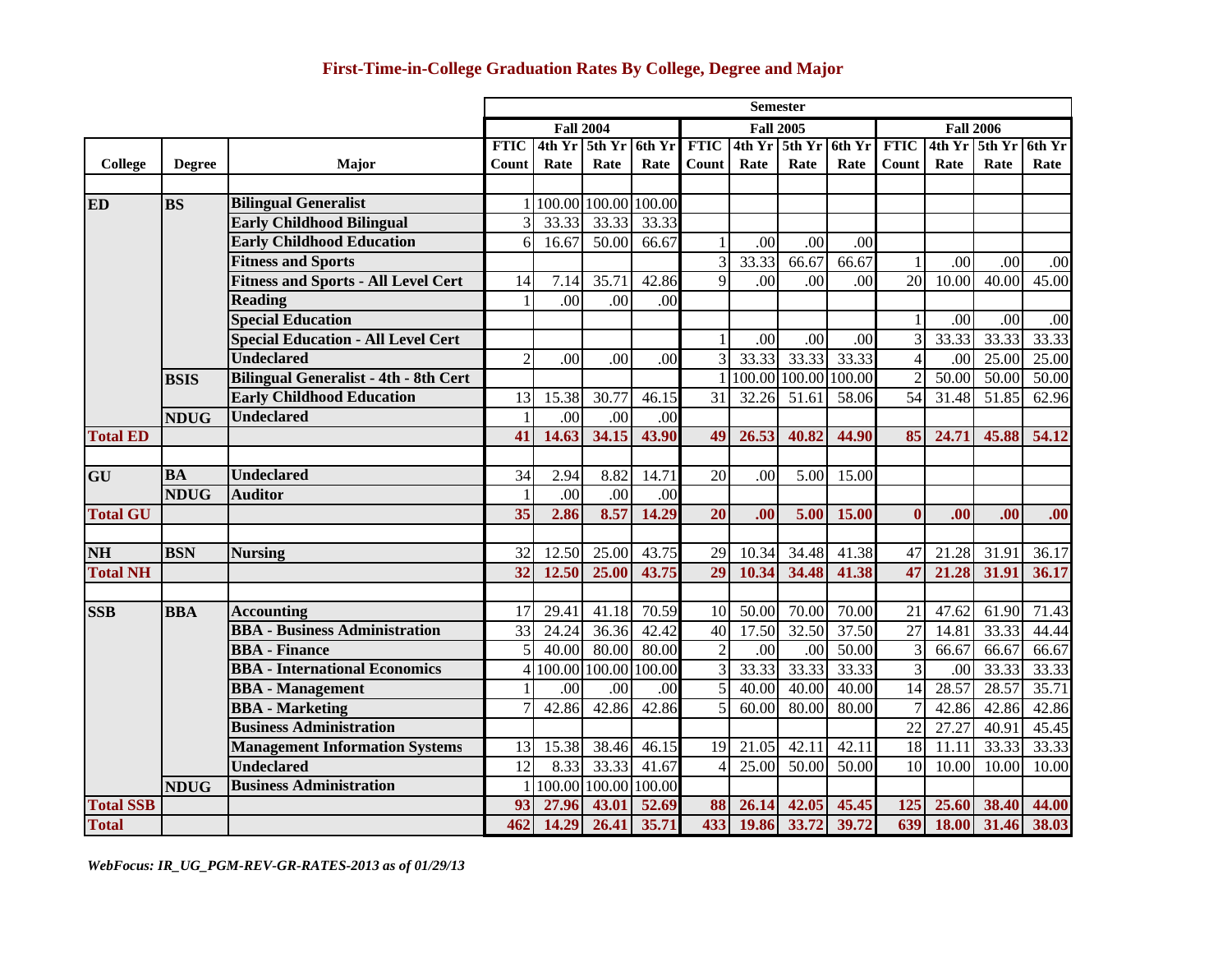# **Texas A & M Internatinal University**

# **Undergraduate Degrees Awarded by Fiscal Year**

|                 |                                           | <b>Fiscal Year</b> |                  |                  |                  |  |
|-----------------|-------------------------------------------|--------------------|------------------|------------------|------------------|--|
|                 |                                           | 2008-2009          | 2009-2010        | 2010-2011        | 2011-2012        |  |
| <b>College</b>  | <b>Degree</b>                             |                    |                  |                  |                  |  |
|                 | <b>BA</b> Art                             | 5                  | 8                | 8                | 12               |  |
|                 | <b>BA Art - All Level Cert</b>            | 6                  | $\mathbf{0}$     | 7                | 3                |  |
|                 | <b>BA Biology</b>                         | 5                  |                  | 4                | $\mathfrak{Z}$   |  |
|                 | <b>BA Biology - Secondary Cert</b>        | $\mathbf{0}$       | 1                |                  | 1                |  |
|                 | <b>BA</b> Communication                   | 18                 | 14               | 21               | 24               |  |
|                 | <b>BA</b> English                         | 13                 | 13               | 11               | 11               |  |
|                 | <b>BA English - Secondary Cert</b>        | 5                  | 8                | 7                |                  |  |
|                 | <b>BA History - Secondary Cert</b>        | $\overline{c}$     | $\overline{2}$   | $\mathbf{0}$     | 4                |  |
|                 | <b>BA Latin American Studies</b>          |                    | $\overline{0}$   | $\boldsymbol{0}$ | $\boldsymbol{0}$ |  |
|                 | <b>BA</b> Mathematics                     | 5                  | 4                | $\boldsymbol{0}$ | $8\,$            |  |
|                 | <b>BA Mathematics - Secondary Cert</b>    | 6                  | 5                | 9                | 4                |  |
|                 | <b>BA</b> Music                           |                    |                  |                  |                  |  |
|                 | BA Planning & Administration              | $\boldsymbol{0}$   |                  |                  | $\boldsymbol{0}$ |  |
|                 | <b>BA Political Science</b>               | 12                 | 16               | 15               | 14               |  |
|                 | <b>BA Psychology</b>                      | 48                 | 61               | 65               | 69               |  |
|                 | <b>BA</b> Sociology                       | 8                  | 8                | 9                | 6                |  |
|                 | <b>BA</b> Spanish                         | 6                  | 8                | 5                | 13               |  |
| AS              | <b>BA Spanish - Secondary Cert</b>        | 3                  | $\overline{2}$   | $\overline{2}$   | $\overline{4}$   |  |
|                 | <b>BA</b> history                         | 8                  | 11               | 9                | 16               |  |
|                 | <b>BAAS</b> Applied Arts & Sciences       | 6                  | 5                | 9                | 6                |  |
|                 | <b>BM</b> Music                           | $\overline{c}$     | 6                | 4                | $\mathfrak s$    |  |
|                 | <b>BM Music - All Level Cert</b>          | 6                  | 4                | $\overline{2}$   | $\boldsymbol{0}$ |  |
|                 | <b>BS</b> Biology                         | 24                 | 28               | 34               | 34               |  |
|                 | <b>BS</b> Chemistry                       |                    |                  |                  | 3                |  |
|                 | <b>BS</b> Criminal Justice                | 63                 | 66               | 66               | 77               |  |
|                 | <b>BS</b> Environmental Science           | 3                  | 0                | $\overline{c}$   |                  |  |
|                 | <b>BS</b> Mathematics                     | 1                  |                  |                  | 3                |  |
|                 | <b>BS Science - Secondary Cert</b>        | 3                  | $\boldsymbol{0}$ |                  |                  |  |
|                 | BS Social Studies - 4th-8th Cert          |                    |                  | $\boldsymbol{0}$ | $\boldsymbol{0}$ |  |
|                 | <b>BS</b> Social Studies - Secondary Cert | 3                  | $\mathcal{L}$    | $\perp$          | $\sigma$         |  |
|                 | <b>BS</b> Social Work                     | $8\,$              | 10               | $\boldsymbol{0}$ | $\boldsymbol{0}$ |  |
|                 | <b>BS</b> Sys Engineering                 | $\boldsymbol{0}$   | $\overline{0}$   | $\boldsymbol{0}$ | 6                |  |
|                 | BSIS English, L Arts, Reading             | 6                  | 1                | $\overline{2}$   | $\boldsymbol{0}$ |  |
|                 | <b>BSIS Mathematics - 4th-8th Cert</b>    | 5                  | 3                | 9                | $11\,$           |  |
|                 | BSIS Science - 4th-8th Cert               | 1                  | $\overline{0}$   | $\boldsymbol{0}$ | $\overline{1}$   |  |
| <b>Total AS</b> |                                           | 285                | 295              | 307              | 348              |  |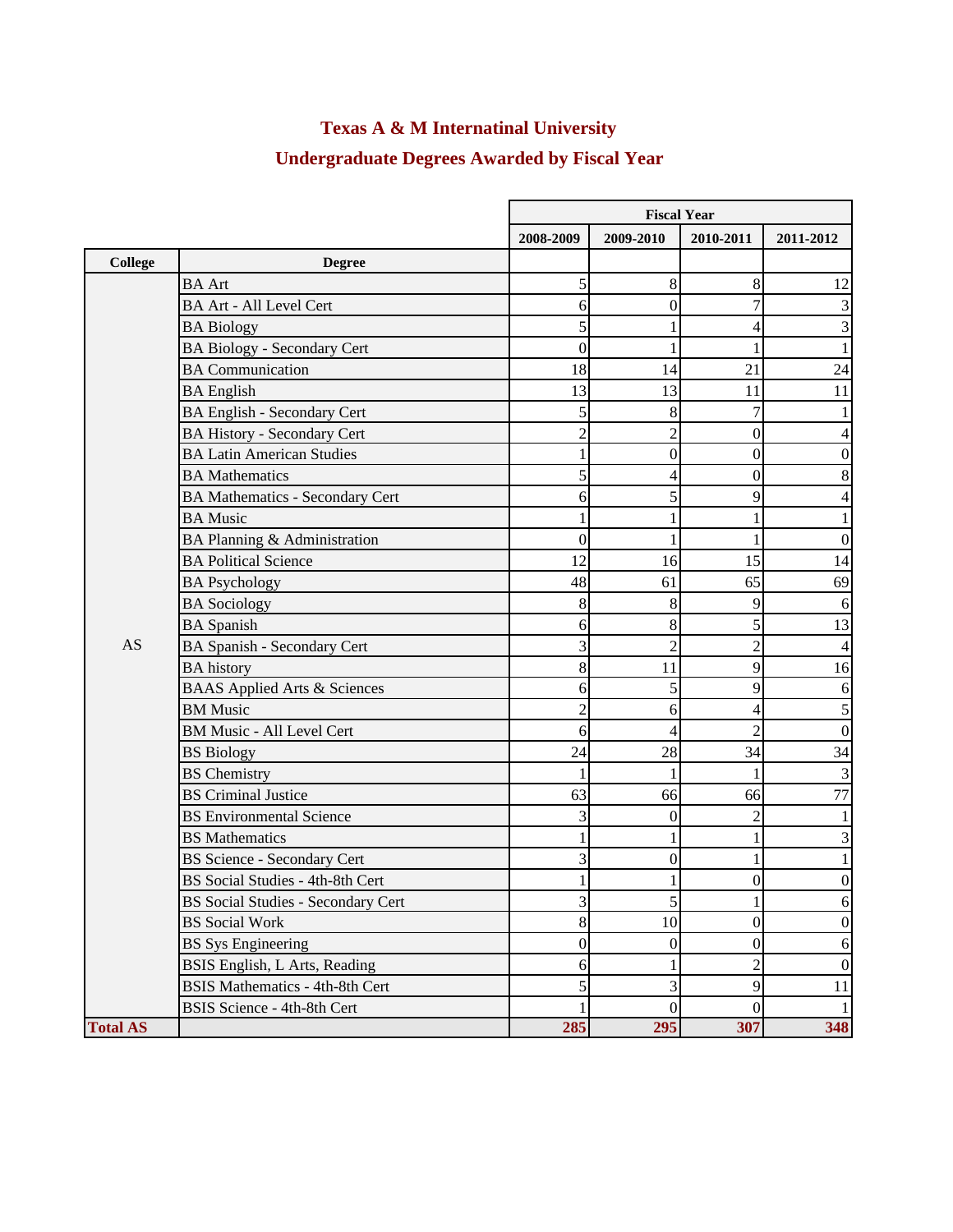# **Undergraduate Degrees Awarded by Fiscal Year**

|                  |                                               |                | <b>Fiscal Year</b> |                  |                  |  |  |  |
|------------------|-----------------------------------------------|----------------|--------------------|------------------|------------------|--|--|--|
|                  |                                               | 2008-2009      | 2009-2010          | 2010-2011        | 2011-2012        |  |  |  |
| <b>College</b>   | <b>Degree</b>                                 |                |                    |                  |                  |  |  |  |
|                  |                                               |                |                    |                  |                  |  |  |  |
|                  | <b>BS</b> Communication Sciences              | 7              | 23                 | 50               | 48               |  |  |  |
|                  | <b>BS Fitness and Sports</b>                  | 9              | 19                 | 16               | 25               |  |  |  |
|                  | <b>BS Fitness and Sports - All Level Cert</b> | 29             | 13                 | 21               | 19               |  |  |  |
|                  | <b>BS</b> Special Education                   | 11             | 17                 | 14               | 19               |  |  |  |
| <b>ED</b>        | <b>BSIS Bilingual Generalist</b>              | $\overline{c}$ | 3                  |                  |                  |  |  |  |
|                  | <b>BSIS Bilingual Generalist 4-8</b>          | $\mathbf{0}$   |                    | $\boldsymbol{0}$ | $\boldsymbol{0}$ |  |  |  |
|                  | <b>BSIS Bilingual Generalist EC-6</b>         | $\overline{0}$ | $\theta$           |                  | $\overline{7}$   |  |  |  |
|                  | <b>BSIS Early Childhood</b>                   | 25             | 19                 | 16               | $\overline{21}$  |  |  |  |
|                  | <b>BSIS Early Childhood Bilingual</b>         | 106            | 137                | 105              | $\overline{76}$  |  |  |  |
|                  | <b>BSIS Early Childhood Reading</b>           | 25             | 14                 | 8                | $\overline{7}$   |  |  |  |
| <b>Total ED</b>  |                                               | 214            | 246                | 232              | 223              |  |  |  |
|                  |                                               |                |                    |                  |                  |  |  |  |
| <b>NH</b>        | <b>BS</b> Nursing                             | 31             | 51                 | 59               | $70\,$           |  |  |  |
| <b>Total NH</b>  |                                               | 31             | 51                 | 59               | 70               |  |  |  |
|                  |                                               |                |                    |                  |                  |  |  |  |
|                  | <b>BBA</b> Accounting                         | 50             | 50                 | 42               | 30               |  |  |  |
|                  | <b>BBA Business Administration</b>            | 25             | 32                 | 21               | $\overline{34}$  |  |  |  |
|                  | <b>BBA Comp/Mgt Info Systems</b>              | 26             | 23                 | 20               | $\overline{15}$  |  |  |  |
| <b>SSB</b>       | <b>BBA</b> Finance                            | 27             | 29                 | 16               | $\overline{21}$  |  |  |  |
|                  | <b>BBA</b> International Economics            | 6              | 6                  | 4                | 8                |  |  |  |
|                  | <b>BBA</b> Management                         | 45             | 45                 | 44               | 40               |  |  |  |
|                  | <b>BBA</b> Marketing                          | 13             | 21                 | 21               | 16               |  |  |  |
| <b>Total SSB</b> |                                               | 192            | 206                | 168              | 164              |  |  |  |
| <b>Total</b>     |                                               | 722            | 798                | 766              | 805              |  |  |  |

WebFocus: IR\_UG-PGM-REV-DEGR as of 01/28/13